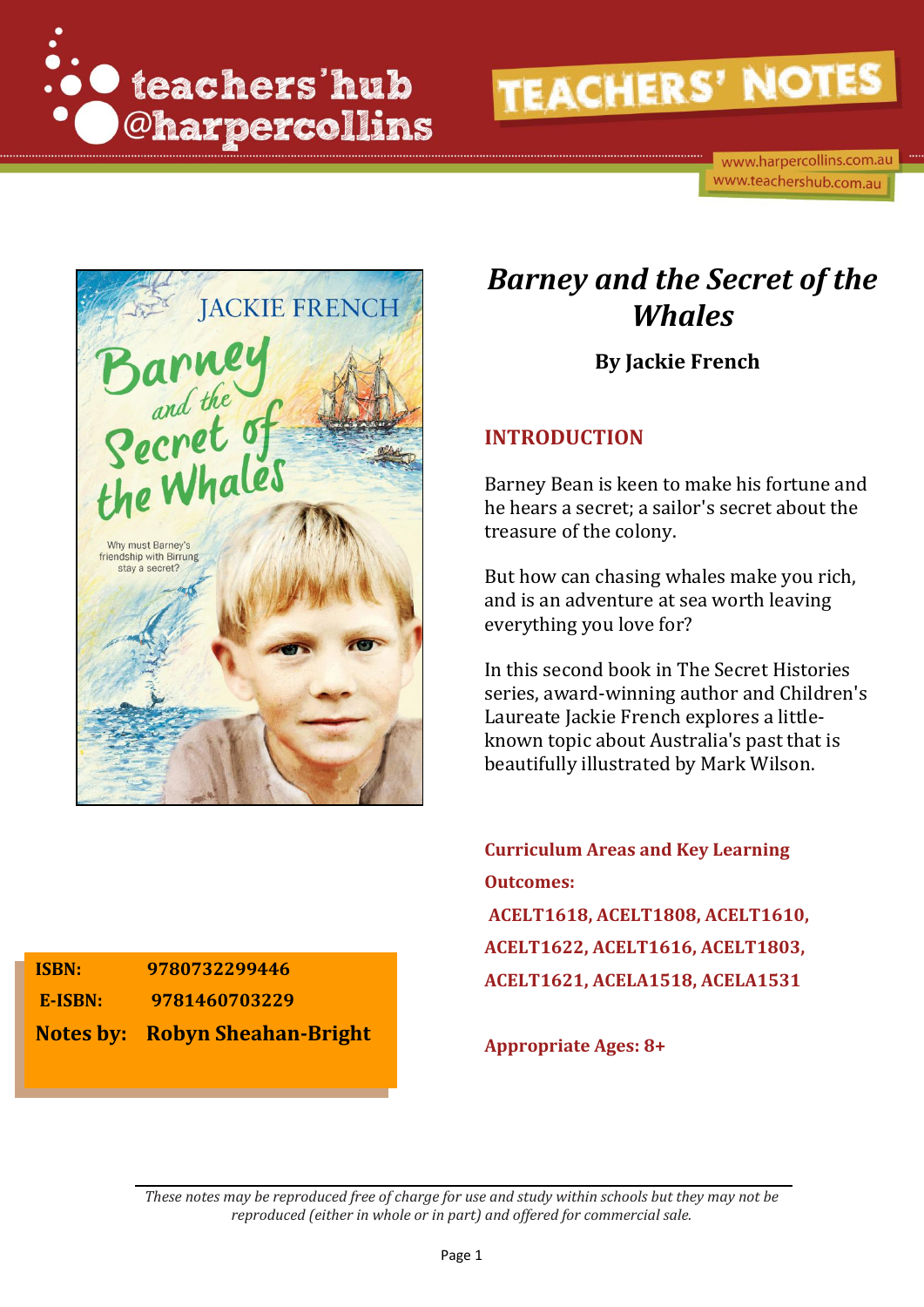

www.harpercollins.com.au www.teachershub.com.au

# **CONTENTS**

- **Introduction**
- **Book Summary**
- **About the author**
- **About the author**
- **Author Inspiration**
- **Characters** 
	- The Significance of Character
	- Major Characters
	- Minor Characters
	- Character Arcs
- **Themes**
	- Whales and Whaling
	- Conservation and Environment
	- Indigenous History and Culture
	- Colonial Society
	- Agricultural Self-Sufficiency
	- Friendship and Love

*These notes may be reproduced free of charge for use and study within schools but they may not be reproduced (either in whole or in part) and offered for commercial sale.*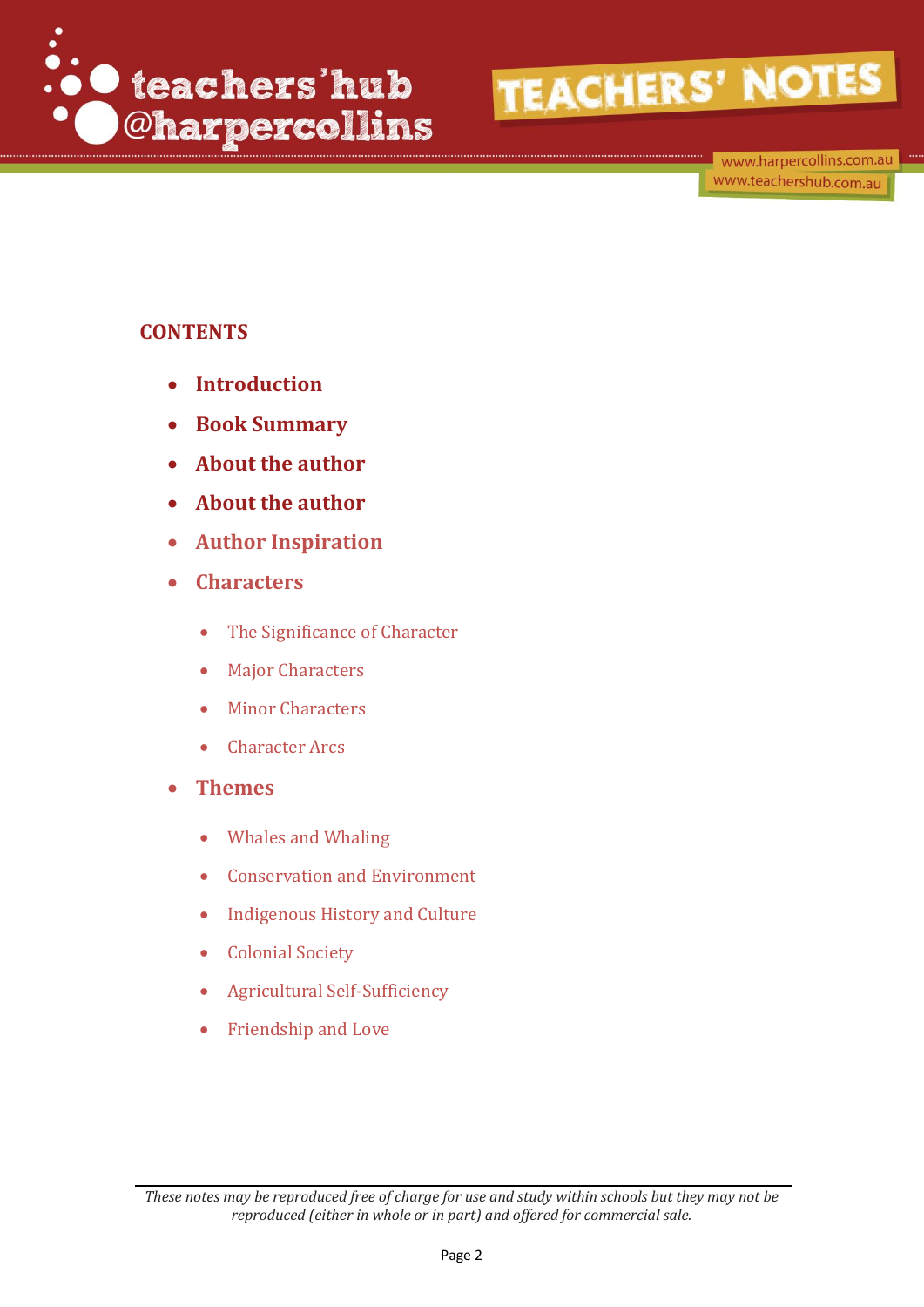

www.harpercollins.com.au www.teachershub.com.au

- **Key Quotes**
- **Curriculum Topics**
	- Language and Literacy
	- SOSE
- **Further Points for Discussion**
- **Author's Notes on the Text**
- **Bibliography**
- **About the Author of the Notes**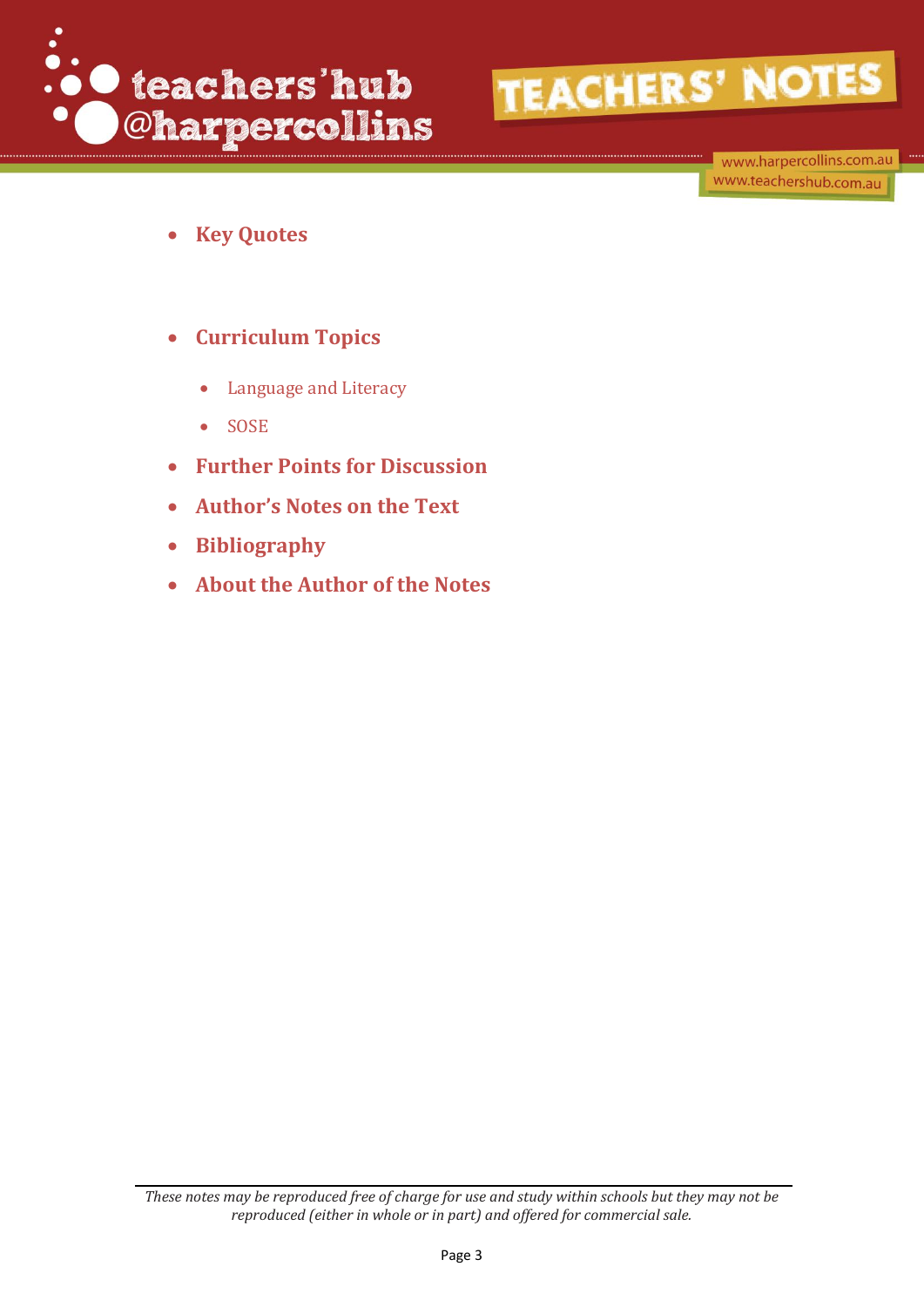

www.harpercollins.com.au www.teachershub.com.au

# **BOOK SUMMARY**

*'*What do you say, boy? Are you sailing with us? Going to feel the green waves galloping like horses? Challenge the winds and the sea and creatures that make every building in this colony look puny? Will you make your fortune too?' (p 23)

It is 1791, and young Barney Bean is still in the employ of the Johnsons on Sydney Cove, when Captain Melvill of the *Britannia* comes to dinner. This dedicated seaman and experienced whaling captain has just brought the third fleet of convicts to Australia. As their guest he regales the Johnson household with tales of his journey. Meanwhile, he takes notice of Barney's skills and youth and offers him a job on his ship. Chaplain Johnson and his wife have proved to be a benevolent master and mistress to Barney and Elsie, who have lived with them since finding themselves orphaned and alone in this new country. The Johnson are reluctant for Barney to leave them, but recognise his desire to make his own way in the world.

This novel is a companion to *Birrung* in which Barney and his sister Elsie first met and befriended Birrung two years earlier. Barney yearns to see his friend again, but Birrung has returned to her people.

Barney, who is ambitious regarding his future, does decide to go to sea but it proves a salutary experience. For life on board is tough, and every day includes new risks. Although he equips himself well as a seaman and even saves one of his fellow sailors, he realises how much he hates seeing these majestic creatures die and that his real home is on dry land. He witnesses the killings and can't stomach the way these huge creatures of the deep are captured, killed and dismembered. Barney has, however, signed up for three years and his dream of returning to live with the Johnsons, and to eventually own his own land seems very remote. 'Three years of hunting whales and fighting waves, far from the song of the trees that I now knew I loved.' (p 99)

*These notes may be reproduced free of charge for use and study within schools but they may not be reproduced (either in whole or in part) and offered for commercial sale.*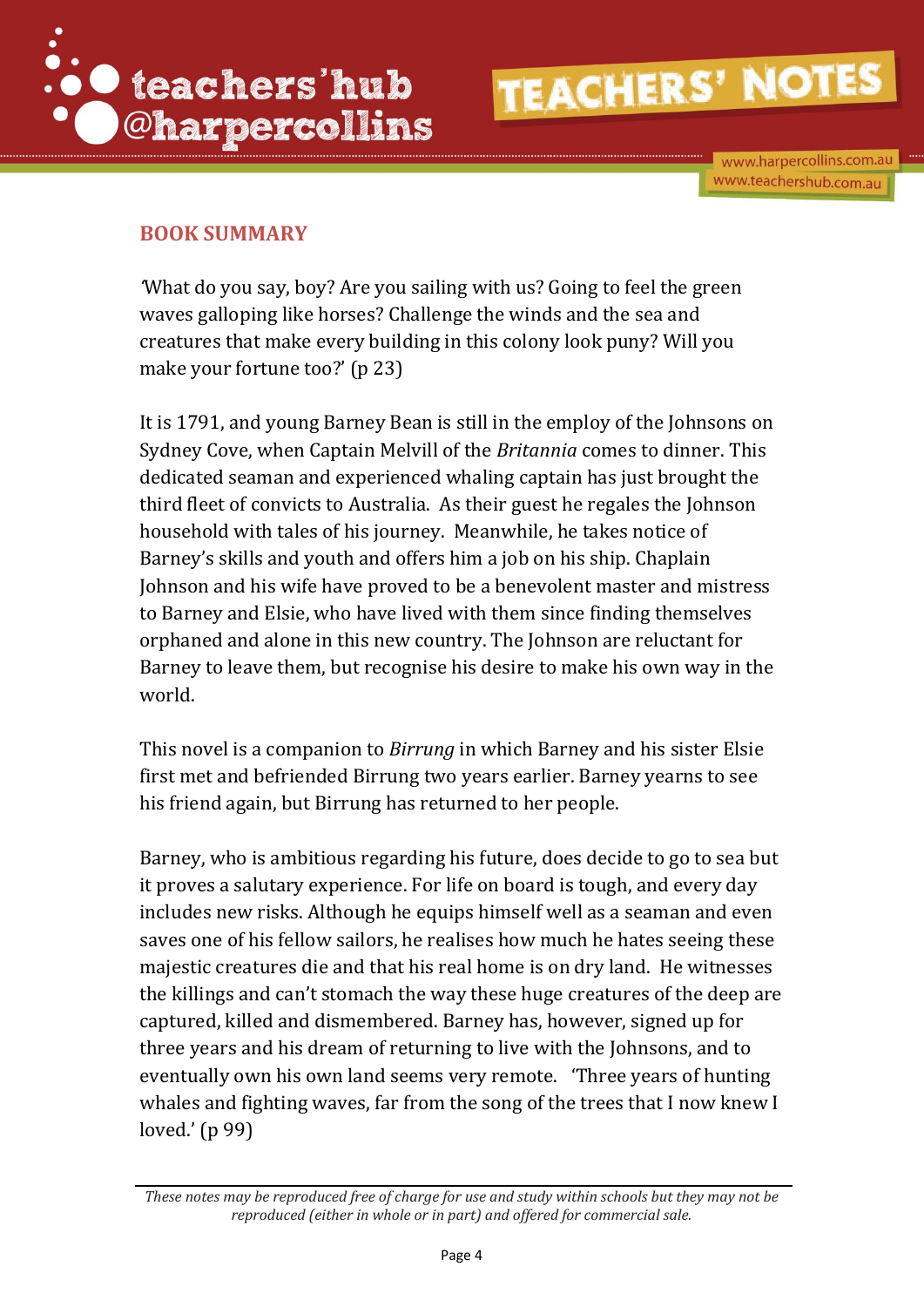

www.harpercollins.com.au www.teachershub.com.au

This is the second in a series about Australia's 'secret history' which offers new insights into the nature of colonial life and how the arrival of Europeans changed the country inhabited by Indigenous Australians. How they changed the country forever.

# **ABOUT THE AUTHOR**

**Jackie French** is a multiple award-winning author who deals with a very wide-range of topics. Of her books she says on her website that:

*There were over 140 at last count, slightly more than we have varieties of apples. If something is worth doing you may as well go heart and soul and boot leather ... I write for kids and adults, fiction, history, gardening, pests control , chooks and some that must be a nightmare for book shops to work out what genre they are.* 

Jackie is the current Australian Children's Laureate (2014–15) and the 2015 Senior Australian of the Year.

<http://www.childrenslaureate.org.au/>

Jackie's website offers further detailed and fascinating insights into her life and work: [www.jackiefrench.com.au](http://www.jackiefrench.com.au/)

### **AUTHOR INSPIRATION**

Jackie French writes of her inspiration in her notes, in **Author's Notes** (pp 122–9).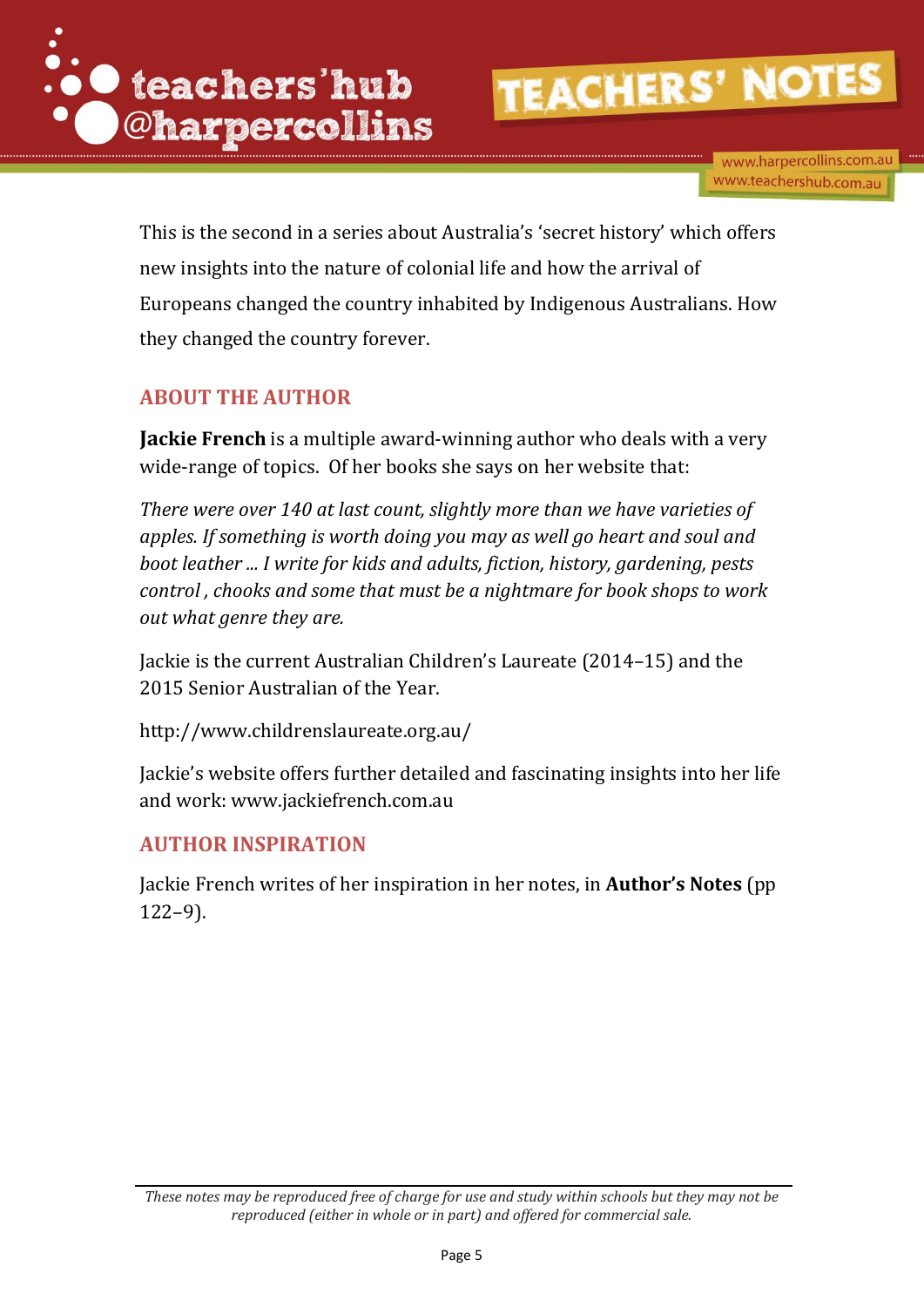

www.harpercollins.com.au www.teachershub.com.au

# **CHARACTERS**

# **The Significance of Character:**

Characters are the heart of any narrative, the catalysts for action, and the central core around which all other narrative aspects must revolve and work. In this work there are several major characters (some of whom figure briefly in the action) and a cast of minor ones.

*Discussion Point:*

Discuss the character of Barney.

# **Major Characters:**

## *Discussion Point:*

Which of the main characters did you find most appealing, and why?

# **Minor Characters:**

### *Discussion Point:*

Is there a minor character who might have played a larger part? Why would you have liked to have seen more of this character?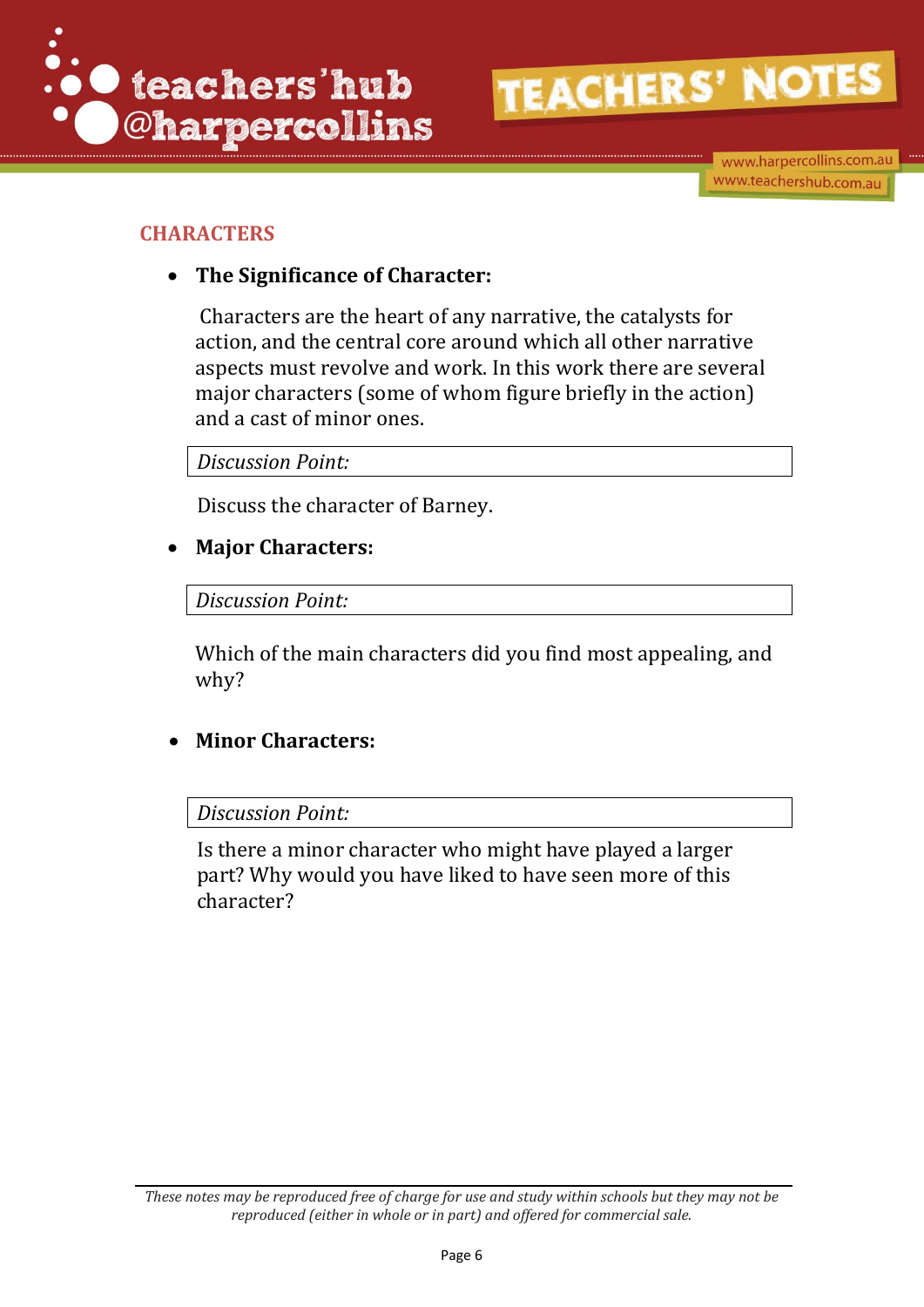

www.harpercollins.com.au www.teachershub.com.au

 **Character Arcs** are the curve on which key events show how a character grows or develops in response to events and to interactions with other characters in the novel.

### *Activity:*

Choose a character and trace an arc on which key events indicate some aspect of their personality or change in their behaviour. eg Sally.

### **THEMES**

## **Whales and Whaling**

### *Discussion Point*

'We harpoon the whales, and fight them till they give up their lives. And then we take their oil. A whale can give seven hundred pounds of oil and a goodly amount of whalebone too, for everything from umbrellas to, er, ladies' garments.' (p 13) Find out more about the products made from the whale's carcass.

*Discussion Point:*

'So our ship has a platform that doesn't burn. That's the tryworks. And those openings that you called mouths are mouths indeed: mouths for the whale skin. Those mouths are our furnaces and whale skin is what we burn. No ship can carry enough wood to boil down a whale. We carry a little to get the blaze started, but after that the whale itself provides the fuel for the process.' (p 20) Captain Melvill gives Barney a lot of information about whaling. Read some of the texts listed in the **Bibliography** to find out more about whaling.

*These notes may be reproduced free of charge for use and study within schools but they may not be reproduced (either in whole or in part) and offered for commercial sale.*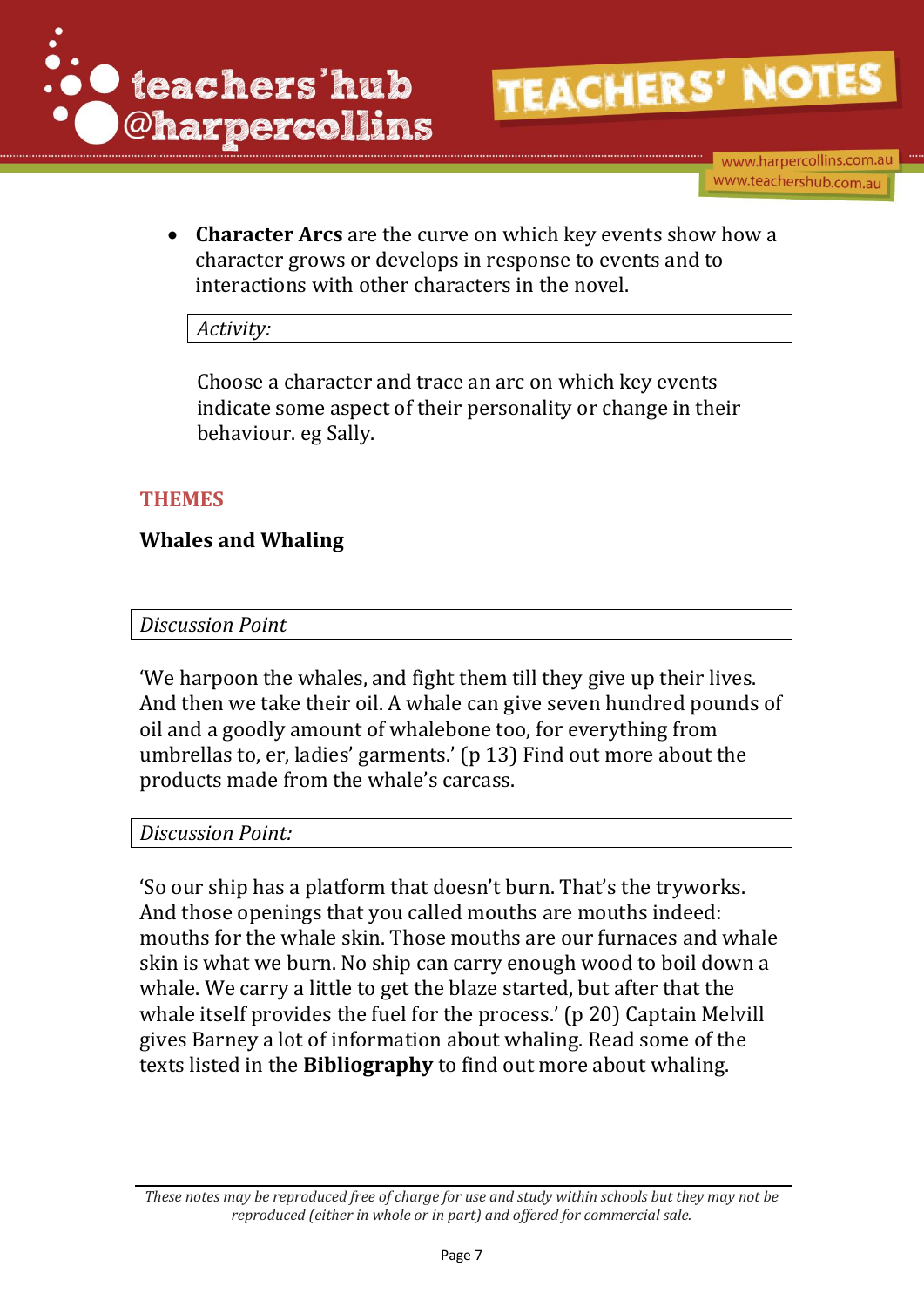

www.harpercollins.com.au www.teachershub.com.au

*Discussion Point:*

Read pp 20–21 describing the objects aboard ships made from parts of the whale. Read some of the texts listed in the **Bibliography** to find out more about whale crafts such as scrimshaw.

*Activity:*

Research Spermaceti (see p 76). [See relevant references in **Bibliography.**]

*Discussion Point:* 

'But it was not a storybook giant. This was real. A great eye gazed at me as if to say, 'Why are you doing this?' (p 57) The ethics of whaling is a key theme in this novel. Barney was excited by the prospect of an adventure on the high seas, but his first whale killing makes him realise that he loathes the practice of killing these majestic creatures. Read the passage: 'I looked into the eyes of the whale again and I saw death and majesty... The whale was dead.' (p 59) Discuss its meaning.

*Activity:*

Chapter 10 *Harvest* (pp 68–78) describes the process of killing and processing the parts of the whale. Read and discuss what you learn.

*Activity:* 

Research the various movements to stop whaling up until the present day. [See also **Bibliography**.]

*Activity:* 

Mark Wilson illustrated this book. His picture book *Migaloo: the Great White Whale* (Hachette, 2015) might be studied in conjunction with this one. [See also books listed in **Bibliography**.]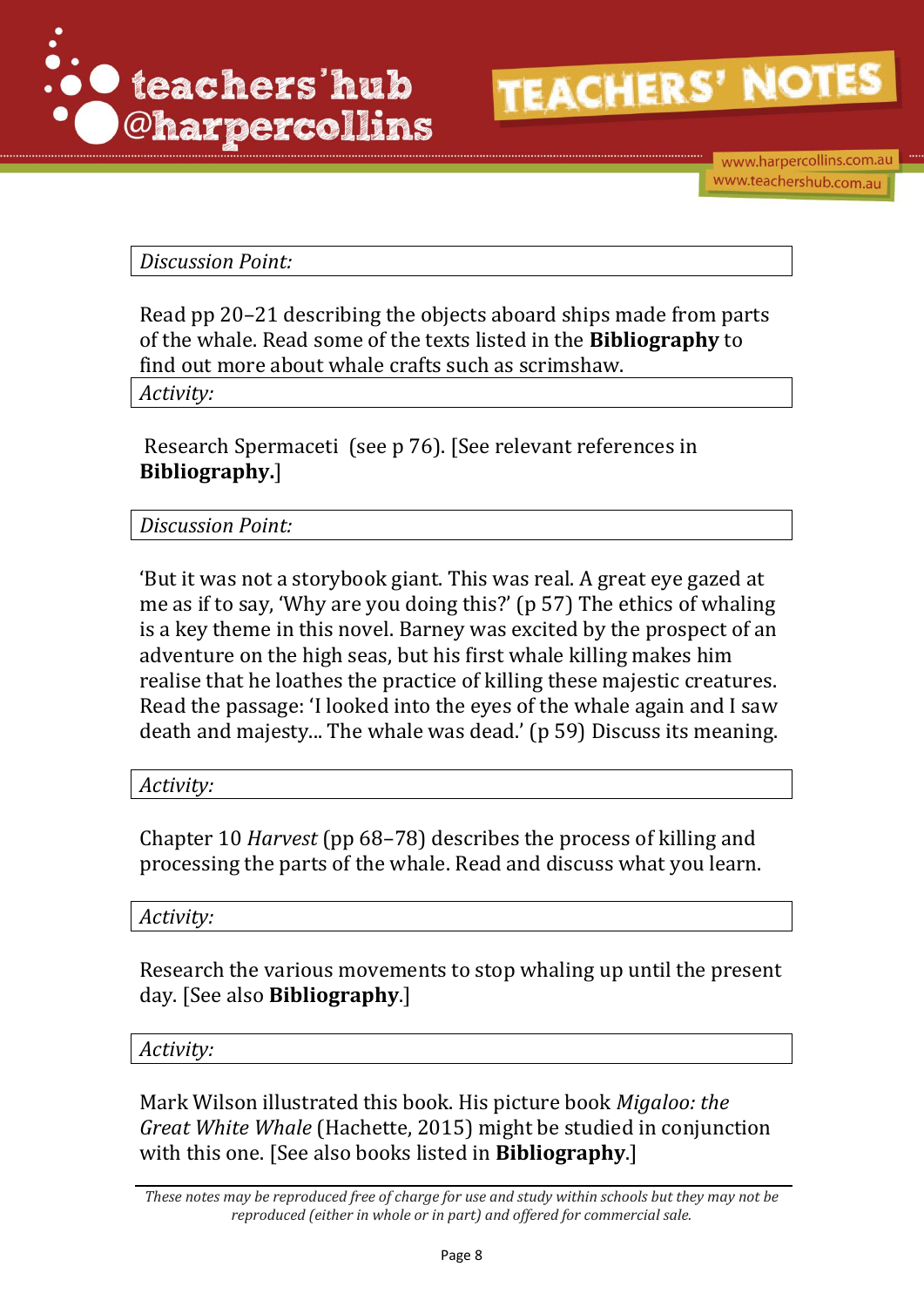

## *Activity*

Read Jackie French's **Author's Notes** on whaling (pp 122–9).

# **Conservation and Environment**

### *Activity:*

Jackie French's books often include evidence of her love of nature and her interest in conservation and sustainability. Choose a passage which gives you insights into this, and discuss it further.

### *Discussion Point:*

What other aspects of conservation are raised, apart from saving whales?

# **Indigenous History and Culture**

### *Activity:*

'I thought of Birrung again then. I don't know why. Maybe because she had dived like that, as if the water was her home as much as the land. Maybe because we were taking her land, much like we were conquering the whales' seas. Maybe because she was beautiful, and so were the whales.' (pp 94–5) Barney's friendship with Birrung has taught him things such as how to swim. What else has he learned about Indigenous culture?

### *Activity:*

How unusual was it in these times to befriend an Aboriginal person? Read about famous relationships between black and white people in colonial society. Read also Jackie French's Nanberry: Black Brother White (2011) and compare it to this novel and its prequel, Birrung: The Secret Friend (2015).

*These notes may be reproduced free of charge for use and study within schools but they may not be reproduced (either in whole or in part) and offered for commercial sale.*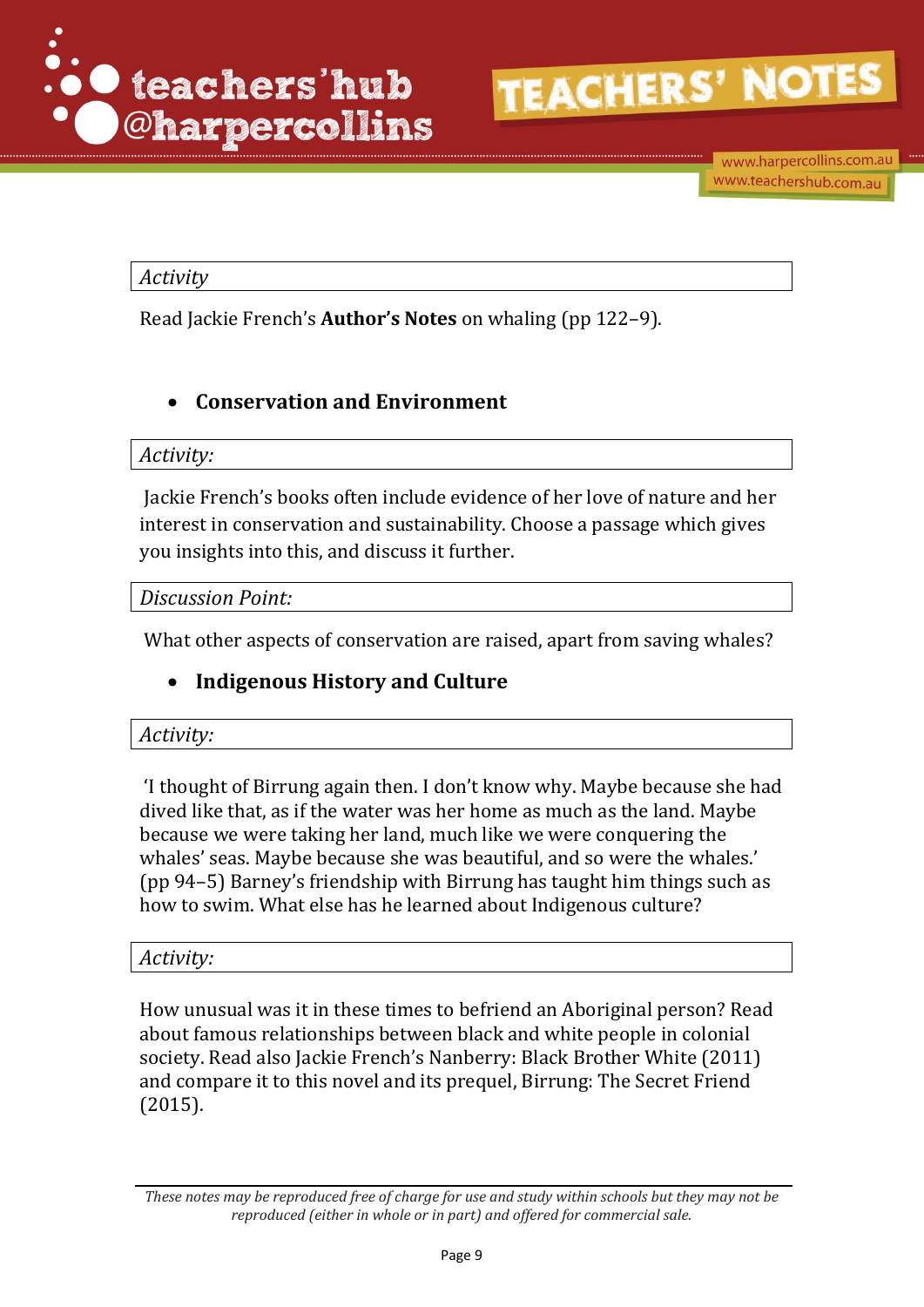

# **Colonial Society**

### Discussion Point:

'Wealthy? Sydney Town?' I looked at the huddled huts below us. Most were collapsing already, the cabbage-tree roofs rotting and the bark walls too. The colony wasn't starving, but we hadn't been far off it for a while. Most convicts still lived on gruel made from their rations. A colony of rags and pannikins the bloke next to you would steal soon as look at you.' (p 23) This picture of the early colony is at odds with impressions sometimes gleaned from texts which tell a tale of unmitigated growth, progress and prosperity. The reality was far more difficult. Research the life lived in these first years, and why colonists and convicts were so short of food, and so desperate.

### Activity:

Read some of Jackie French's other books set in colonial Australia to gain further insights into this fascinating time.

# **Agricultural Self-Sufficiency**

Discussion Point:

Jackie French's books often include details of how the landscape can yield food. Find passages in this novel which provide evidence of this interest in agricultural self-sufficiency.

Activity:

Make a list of some of the food eaten and crops grown in colonial Australia.

Activity:

Research how Indigenous people ate and what they collected in the bush.

*These notes may be reproduced free of charge for use and study within schools but they may not be reproduced (either in whole or in part) and offered for commercial sale.*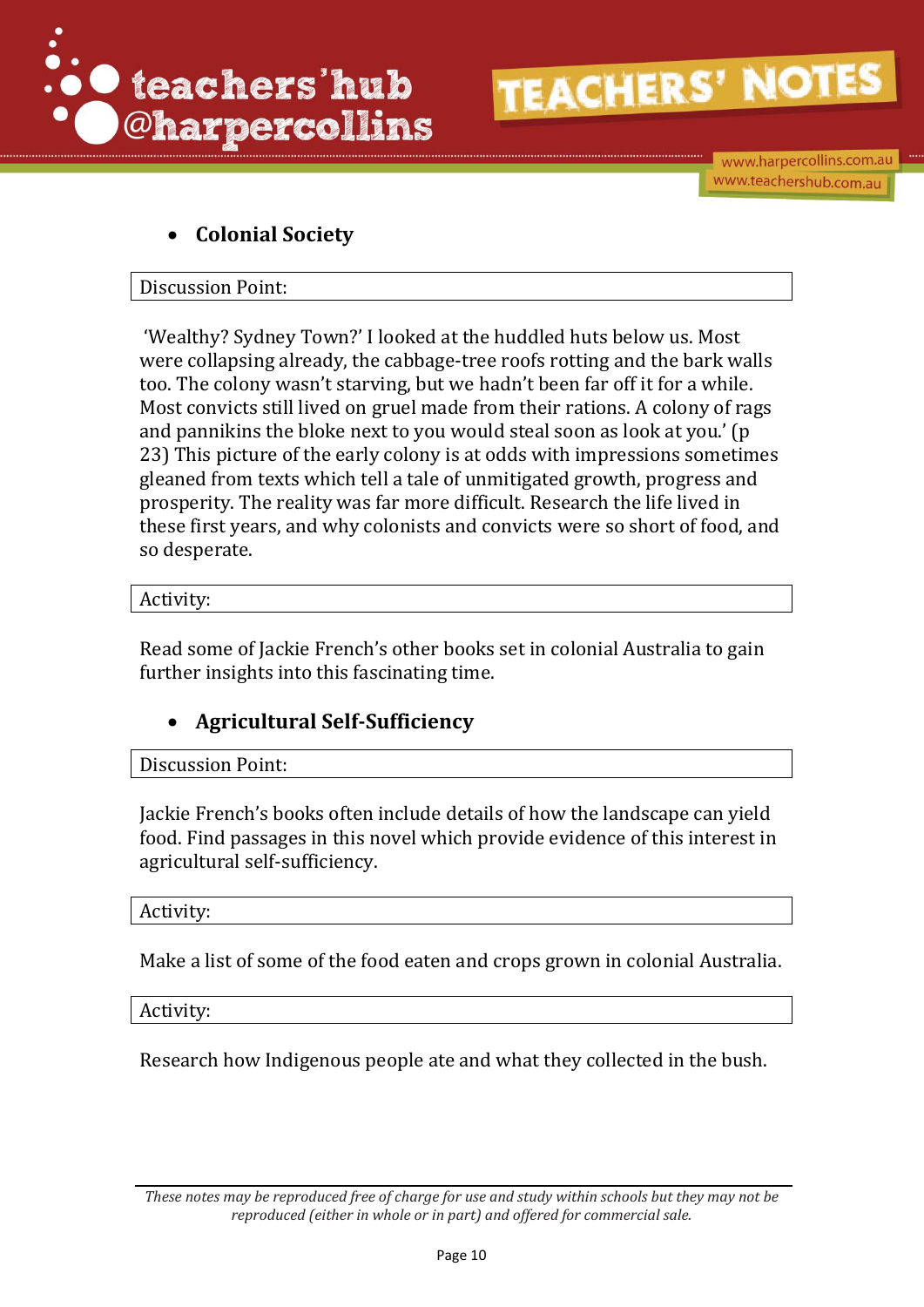

www.harpercollins.com.au www.teachershub.com.au

# **Friendship and love**

*Discussion Point:*

'Wanted to say that even if we were shipwrecked or captured by pirates or becalmed in the ocean, I'd still come back to her, that I'd look after her, always, like she

looked after me.' (p 36) Barney cares for Elsie, and she for him. What makes the bond between them so special?

### *Discussion Point:*

What other friends does Barney make on this journey? eg Call-Me-Bob.

### *Activity:*

Discuss the scenes in which Barney and Sally appear. What do they reveal about Sally's feelings for Barney?

# **KEY QUOTES**

The following quotes relate to some of the **Themes** above. You might like to present any one of them (or two related quotes) to your students as a catalyst for further discussion, or as the subject of an essay outlining how the quote reflects a theme which is central to this novel:

| 'I glared at him. One thing you didn't | 'Five of the ships in our fleet are.   |
|----------------------------------------|----------------------------------------|
| do in the colony was ask why           | whalers. We carried human cargo to     |
| anyone had been sent here. Not one     | cover the cost of getting here, that's |
| convict in a hundred admitted they     | all.' Human cargo. That had been me    |
| were guilty anyway. T'm not            | and Ma.' $(p11)$                       |
| a convict. Never was. I came out       |                                        |
| here with my ma. She died.'' $(p 8)$   |                                        |
| 'I told him what I can tell you too:   | 'You'll need money to get one.'        |
| what I would not say in Plymouth,      | Not for the land, I wouldn't. In New   |
| nor Nantucket. That is the secret      | South Wales all I'd need was the       |
| treasure of this colony of             | governor to say a bit of land was      |
| yours, sir. The whales of the sea.' (p | mine.' $(p 13)$                        |
| 12)                                    |                                        |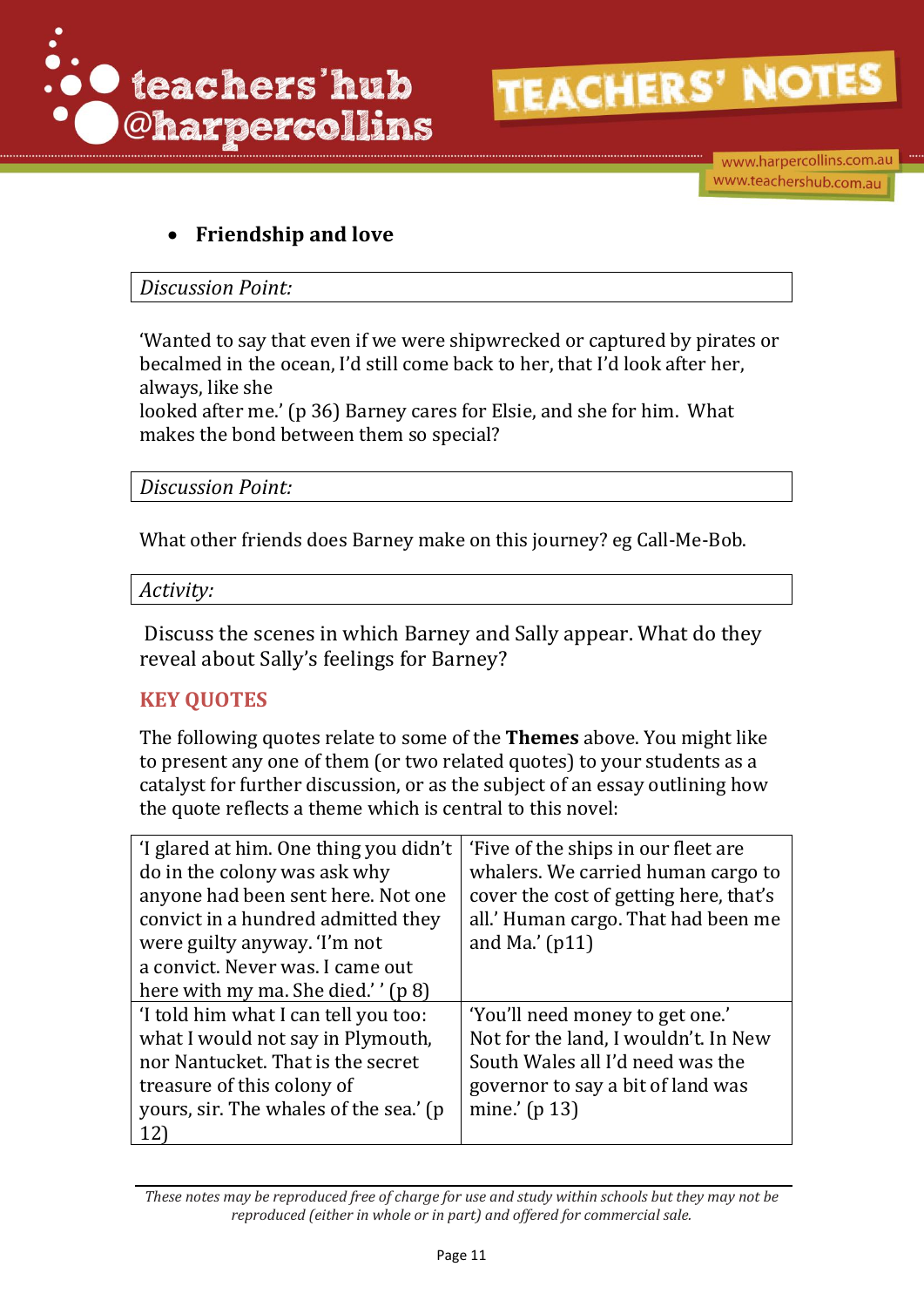

| 'Mrs Johnson didn't like to talk<br>about<br>riches. She and Mr Johnson said that<br>true treasures are what you do to<br>help people here on earth, then<br>afterwards<br>in Heaven.' $(p 14)$                                                                                                                                                | 'He gazed out at his ship just like Mr<br>Johnson looked at Mrs Johnson<br>sometimes: a look of love that hurt<br>your heart a bit.' (p 20)                                                                                                                                                                                                                                             |
|------------------------------------------------------------------------------------------------------------------------------------------------------------------------------------------------------------------------------------------------------------------------------------------------------------------------------------------------|-----------------------------------------------------------------------------------------------------------------------------------------------------------------------------------------------------------------------------------------------------------------------------------------------------------------------------------------------------------------------------------------|
| 'Funny, I'd felt free ever since I'd<br>been in the colony. But I was no<br>more free than any convict working<br>on the road gang. I might be legally<br>allowed to leave, but how could I? '<br>(p 26)                                                                                                                                       | 'This has been a time of service for<br>us, to lead the convicts, the cast off<br>and<br>condemned, back to the Light. But<br>when it is over '( $p 32$ )                                                                                                                                                                                                                               |
| 'Suddenly I felt proud of the colony I<br>was leaving. We'd come across the<br>world, even if most hadn't chosen<br>to. And if the huts were falling<br>down, there were good houses too,<br>like ours and the governor's, and<br>good gardens, and a life in sunlight<br>and freedom, not skulking and<br>starving in the London fog.' (p 41) | 'Was he right? I had signed papers<br>saying I'd work for three years. I'd<br>been so proud that I was one of the<br>few in the colony not a convict, and<br>that I could write my own name too.<br>No one had said anything about<br>being<br>a criminal if I didn't serve all the<br>years. Had I trapped myself with my<br>own signature?' (p 44)                                    |
| 'I didn't plead, 'Let them go.' What<br>would have been the use? They<br>would have laughed, those men who<br>knew that whale oil meant gold,<br>gold in their hands and gold<br>in their pockets and for their<br>families back home. But I could have<br>kept silent, not told them the whales<br>were there. I didn't.' (p 93)              | 'But the <i>Britannia</i> is no merchant<br>ship or man o' war, impressing men<br>too drunk to know where they're<br>going, keeping those prisoner who'd<br>rather be on shore.' The way he said<br>'on shore' made it sound as if it<br>was a place for kittens, not for men.<br>'You're a landsman to the heart,<br>aren't you, lad?'<br>'Yes, sir,' I answered honestly.' (p<br>103) |

*These notes may be reproduced free of charge for use and study within schools but they may not be reproduced (either in whole or in part) and offered for commercial sale.*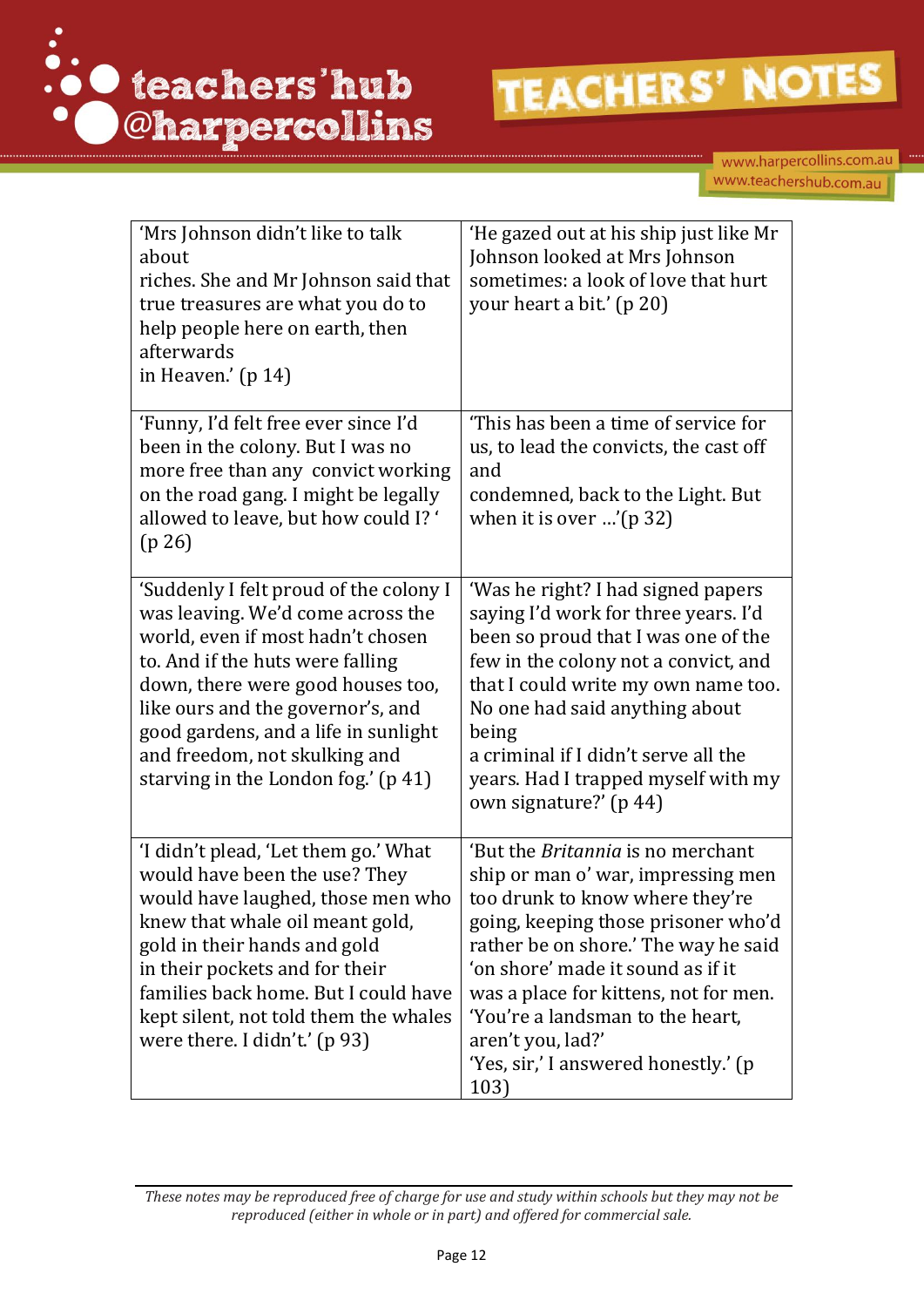

www.harpercollins.com.au www.teachershub.com.au

| 'And now I'd got three pieces of  | 'And the whalers will buy what you     |
|-----------------------------------|----------------------------------------|
| silver for helping destroy that   | grow, said a whisper in my mind.       |
| whale. But I'm better at thinking | They'll buy your apples, your          |
| things than saying them.' (p 119) | potatoes, to provision their ships. If |
|                                   | they make you rich, Barney Bean,       |
|                                   | the silver pieces they pay you will    |
|                                   | be from whales as surely as if you     |
|                                   | threw the harpoon or called out,       |
|                                   | There she blows!' (p 120)              |

## **CURRICULUM TOPICS**

### **Language and Literacy**

*Colloquialisms* 

### *Activity:*

Language used in the novel includes colonial colloquial expressions such as 'Set the grumblebumble! Splice the fimblebee!' (p 69) Make a list of those you notice in the text and find out their meanings. Write a passage using such colloquialisms and then ask another student to attempt to translate it.

 *This novel is a work of Historical Fiction — it tells a story set in the past including real (Capt Melvill and Chaplain Johnson) and imagined (Barney and Elsie) people*.

### *Discussion Point:*

'The only thing missing was butter, because goat's milk doesn't give it; there was cottage cheese to spread on the bread instead.' (p 7) Such detail is slipped into the fabric of the novel giving readers an insight into the life and times in which Barney lives. What other interesting details of the times did you discover?

*Activity:*

*These notes may be reproduced free of charge for use and study within schools but they may not be reproduced (either in whole or in part) and offered for commercial sale.*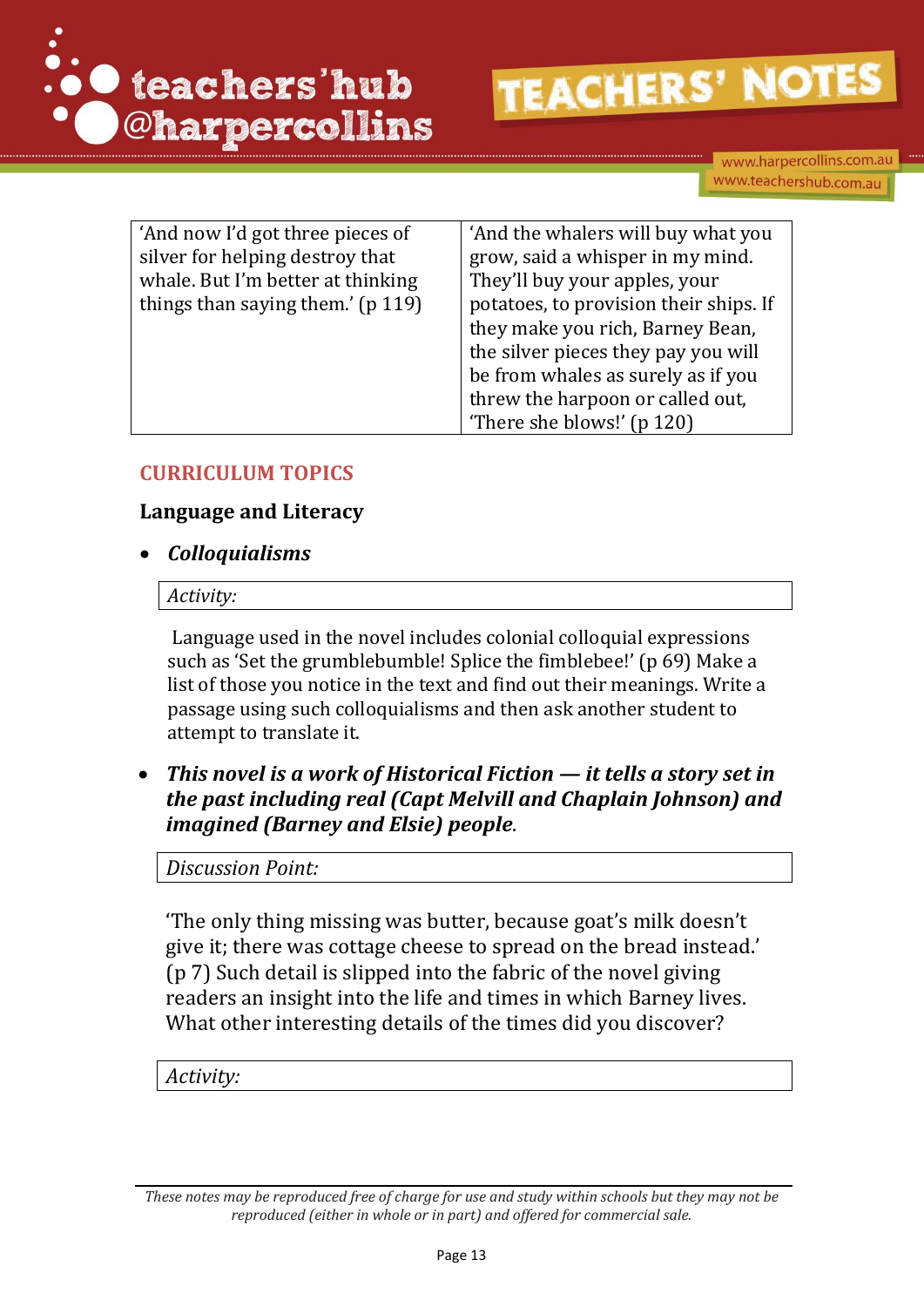

www.harpercollins.com.au www.teachershub.com.au

Read some of the historical fiction listed in the **Bibliography** and compare to this novel.

 **Suspense in a story hinges on the intended ending and also on what the reader or audience expects to happen.** 

*Discussion Point:*

Were you surprised by the novel's conclusion? What ending did you predict in this novel?

*Activity:*

What was the most excitingly suspenseful moment in the novel, in your opinion?

 *Narrative Structure —* **Relies on chapters leading the reader from one to the next, and requires both strong chapter beginnings and endings.**

*Activity:*

Chapter endings are dramatic turning points: *'*Peg-Leg Tom was gone.' (p 78) Write the beginning of a chapter suggested by one of the chapter endings in this novel. What might have happened immediately after the ending of that chapter?

 *Narrative Perspective —* Barney tells the story in first person, past tense.

*Discussion Point:*

How might the story have changed if it had been written by Captain Melvill? Describe an incident through his eyes, as if written as a diary or letter.

*Discussion Point:*

*These notes may be reproduced free of charge for use and study within schools but they may not be reproduced (either in whole or in part) and offered for commercial sale.*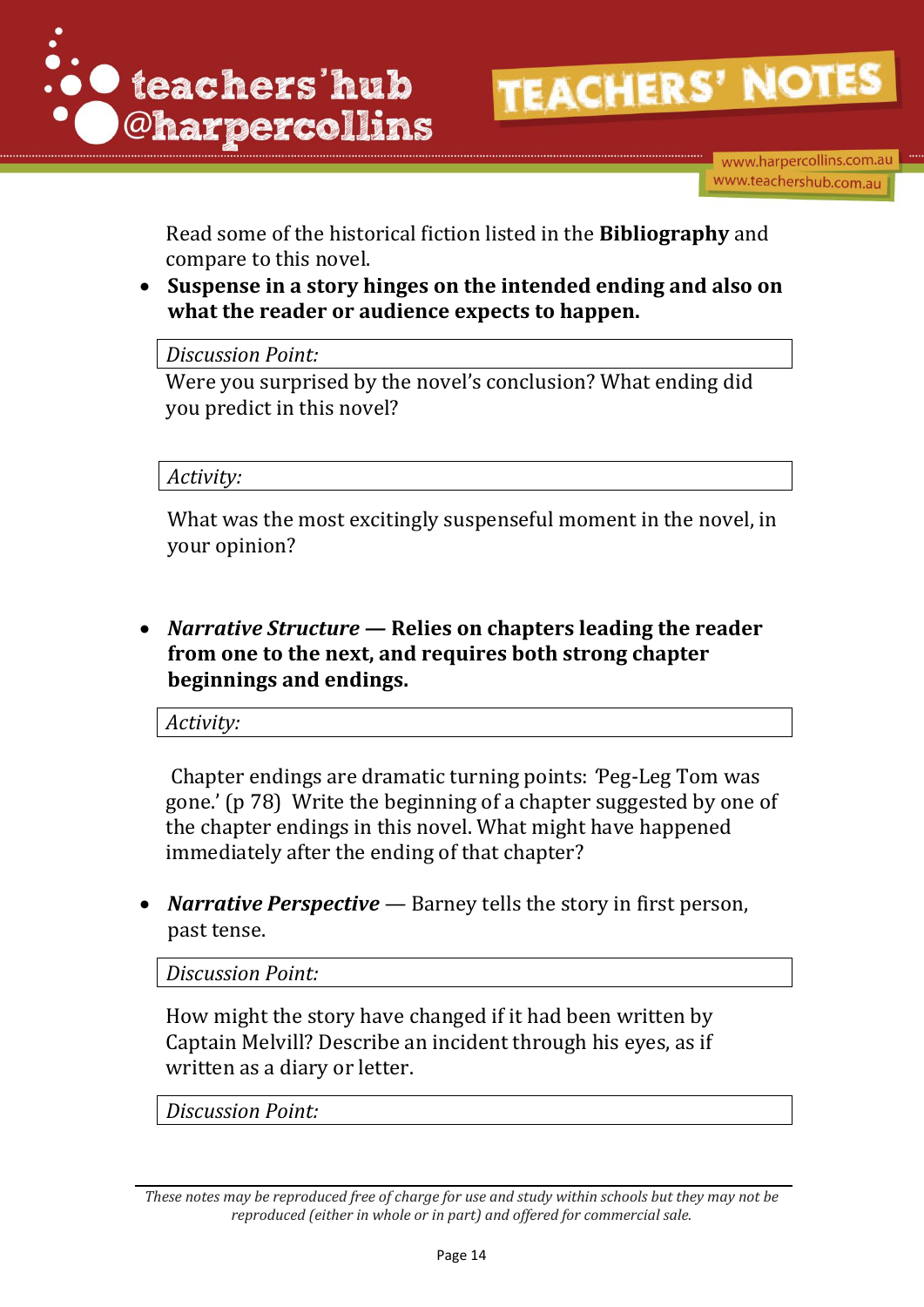

www.harpercollins.com.au www.teachershub.com.au

Write a letter as if written by Mrs Johnson to Barney while he was away.

 *Use of Ornate and Poetic Language — Devices such as Simile and Metaphor* 

*Discussion Point:* 

*'*The moon rode high above me, like it was a sailing ship too, making its way across the stars.' (p 26) What device is used in this quote?

 *Discussion Point:* 

*'The wind bit at me with teeth of ice.' (p 63) What device is used in this quote?*

*Discussion Point:*

'The headlands of the harbour were like two giant arms, welcoming us back.' (p 101) What device is used in this quote?

*Activity:*

Choose other quotes which include effective usage of literary devices.

### *Setting:*

*Discussion Point:*

How evocative was the description of life on board ship? What devices did the author use to create these impressions?

*Discussion Point:*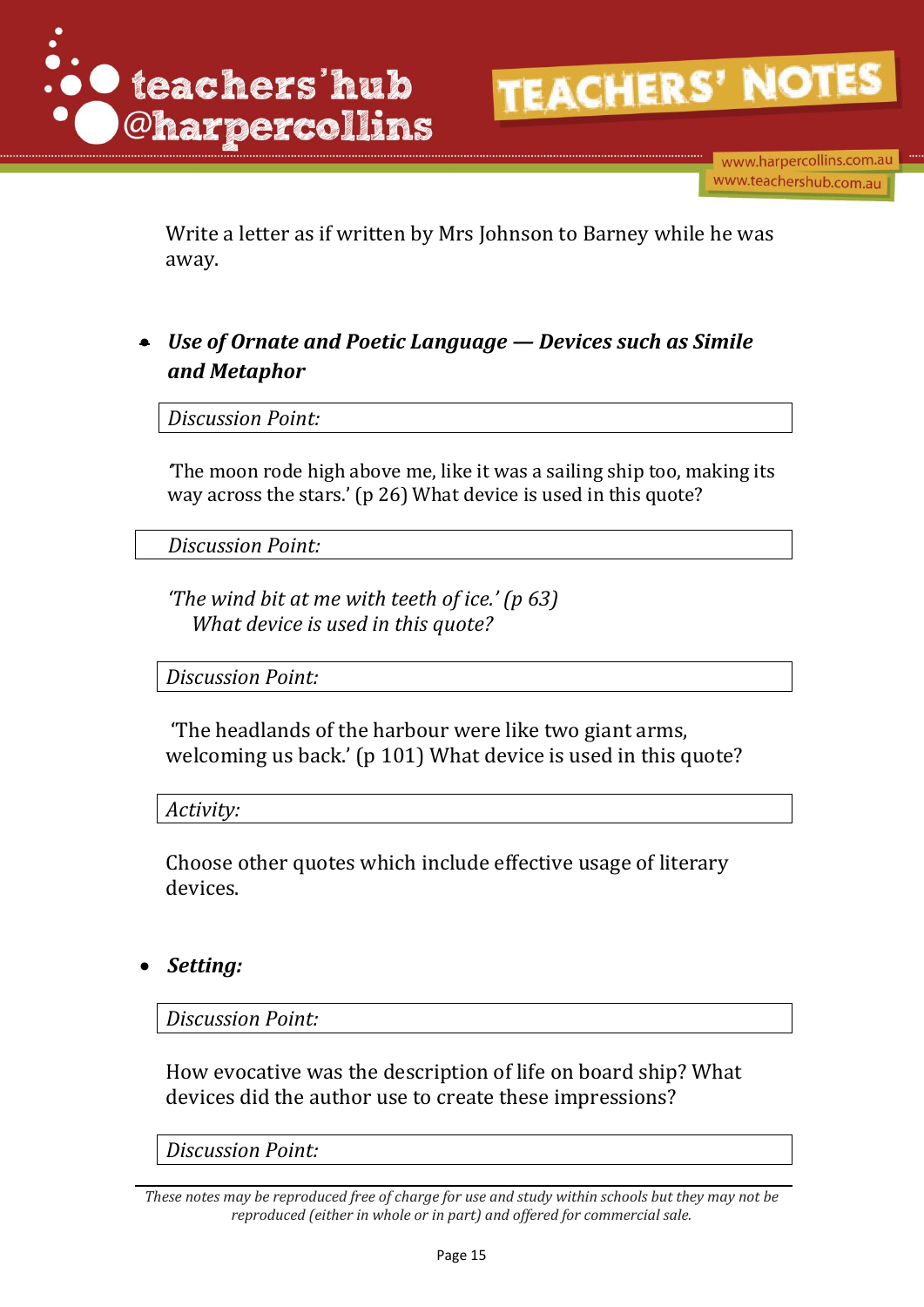

www.harpercollins.com.au www.teachershub.com.au

'I looked out at the ocean, the waves curling and threading their way to the horizon, then at the land, its black cliffs with fringes of bright sand at the bays. The sky, so clear and blue. A few gulls wheeled and cried above me.' (p 51) What feelings for the ocean does this description convey?

 **Critical Literacy** *—* this text might be used to encourage students to use critical literacy skills.

### *Activity:*

Read the passage: 'I had it good here, after those years in Newgate Prison with Ma, starving among the straw and rats; then nine months in the dark and stink of the ship on the way here, and Ma dying just as we were starting to hope for a new life in the colony, maybe our own hut and all the oysters and greens we could eat …' (p 4)What does this tell you about Barney's upbringing and life before arriving in the Colony?

*Discussion Point:* 

If there were a third book, where would you imagine Barney might be in ten years time (1801), and how might his life have changed? Read the end of the first book to give you clues to this future. Write a synopsis of the third book and give it a title.

# **Visual Literacy**

*—* Images enhance text in many ways. The cover and interior illustrations by acclaimed artist and picture book creator, Mark Wilson, are based on careful research and are a creative response to the themes explored in the text.

*Activity:*

*These notes may be reproduced free of charge for use and study within schools but they may not be reproduced (either in whole or in part) and offered for commercial sale.*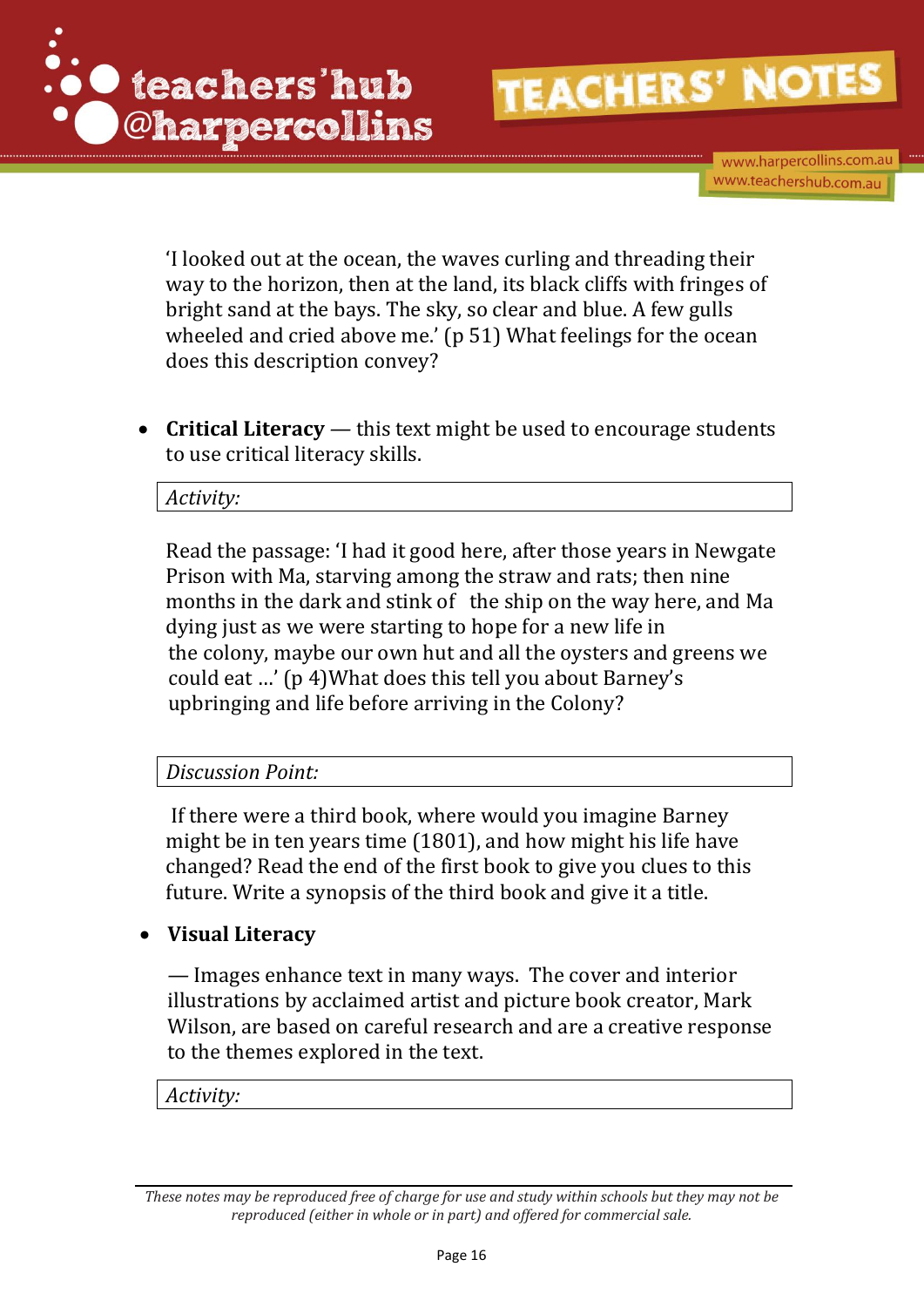



www.harpercollins.com.au www.teachershub.com.au

The cover of a book is an ideogram for the contents, and a marketing tool as well. Examine the cover of this book that features a beautiful portrait of Barney foregrounded against a ship at sea and a whale breaching the water. What does it suggest about Barney's thoughts and feelings?

### *Activity:*

Create a new cover for the work, drawing on either theme or incident to create the image. Use techniques such as collage. Write a blurb for the back cover of the book as well.

*Activity:*

Encourage students to examine the black and white drawings at the head of every chapter, and to relate them to the action and themes explored in that chapter.

*Activity:*

Create a Book Trailer based on this book. (See **Bibliography** for resources.)

### **SOSE**

 *History* **—** Although this is a fictional story, it does give you insights into the historical background as well.

*Activity*:

One of the points Jackie French makes in her **Author's Notes** is how important whaling was to the growth and prosperity of the early colony. Research this topic further.

*Activity*:

What aspects of the life of a whaler are revealed in this novel?

*Activity:*

'The Macarthurs didn't like the Johnsons much, but they were important people in the colony. I imagined Mrs Johnson thought it

*These notes may be reproduced free of charge for use and study within schools but they may not be reproduced (either in whole or in part) and offered for commercial sale.*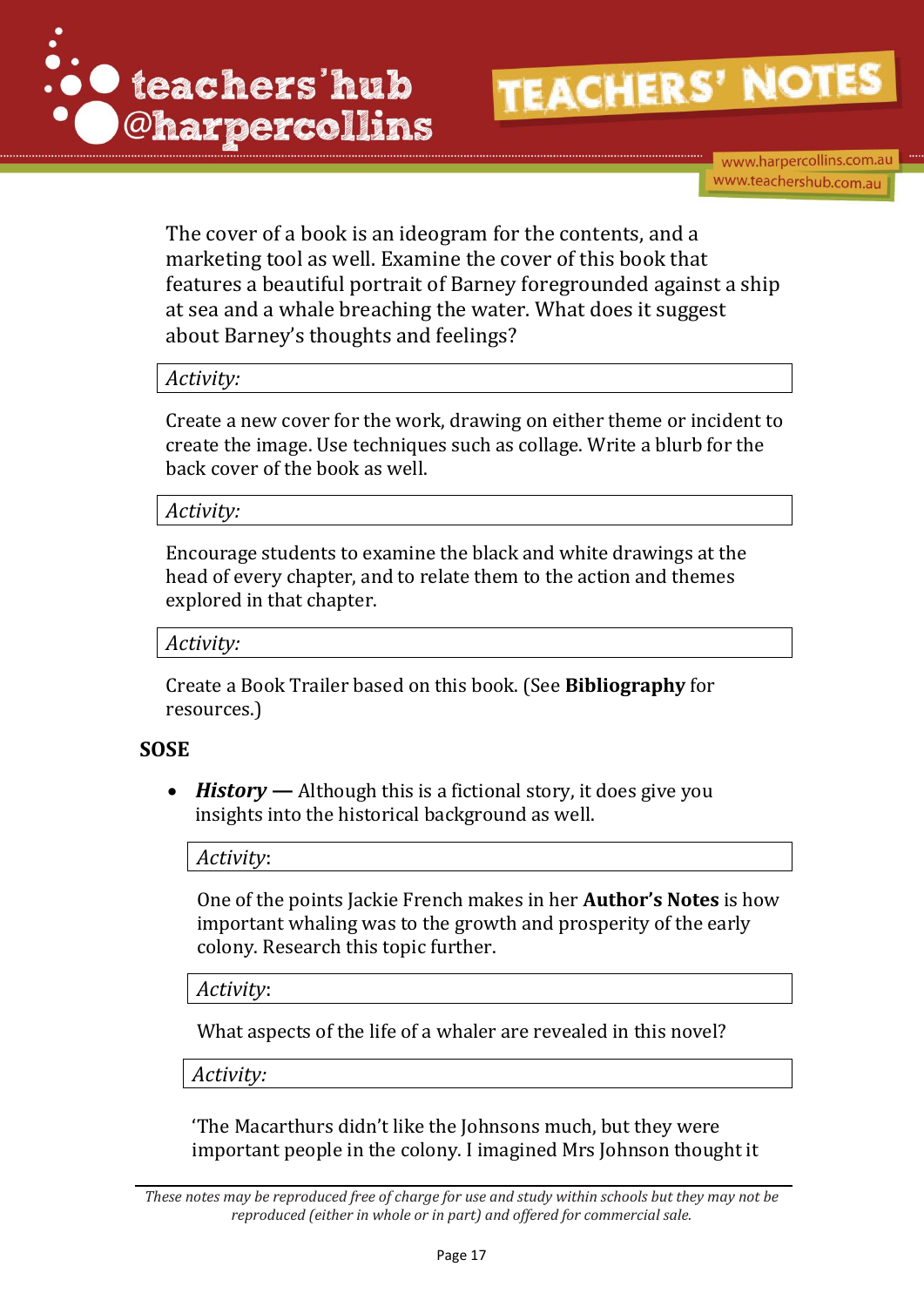

www.harpercollins.com.au www.teachershub.com.au

wise to please Mrs Macarthur with Elsie's cooking. 'I hope Mrs Macarthur's paying' (p 111) Research the role that the Macarthurs played in the early days of the colony.

### Activity:

Research the lives of both Captain Thomas Melvill (1758–1814) and Chaplain Richard Johnson (1753–1827)? What historical sources about them are available online? Try to find out more about these figures.

### *Social Class*

**—** This is an aspect of life in colonial Australia, which although not as obvious as in Britain, certainly determined how Australia developed culturally.

*Discussion Point:* 

What role did class play in early Australian colonial life?

### *Discussion Point:*

Barney begins the series as a member of the lower classes in Britain. What class is he likely to join as he grows older, from the hints made in both novels?

### *Discussion Point:*

'I hope Mrs Macarthur's paying her,' I muttered. 'Elsie ain't no … I mean Elsie isn't a convict to be ordered around with no wages.' (pp 111–2) What does this reveal about Barney's attitudes and aspirations regarding his class?

### *Discussion Point:*

On board ship there is a strict hierarchy, as there is on land. Was Barney likely to have become a senior ship's captain, had he

*These notes may be reproduced free of charge for use and study within schools but they may not be reproduced (either in whole or in part) and offered for commercial sale.*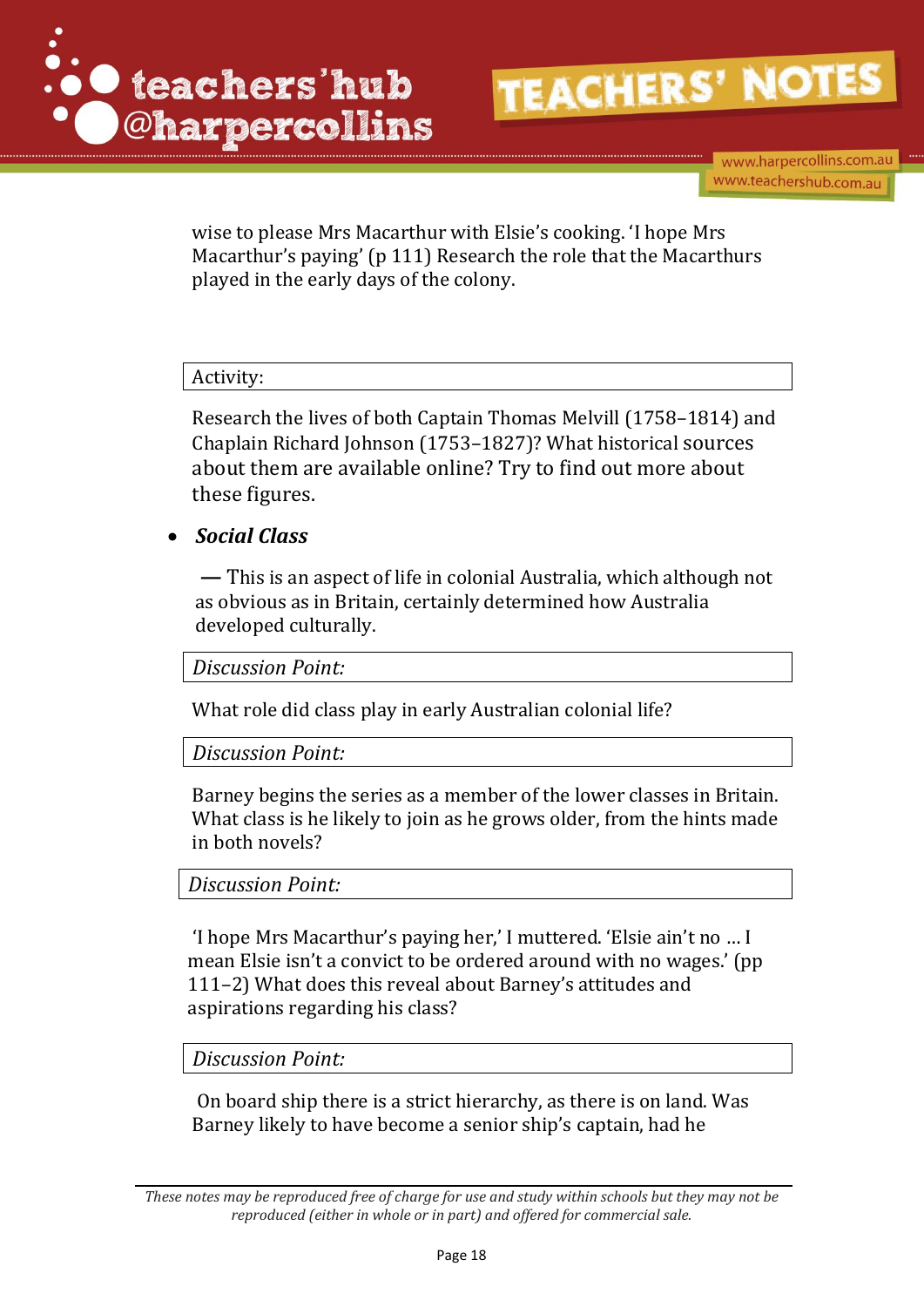

www.harpercollins.com.au www.teachershub.com.au

continued his training with Melvill? Was it possible for a poor boy like him to rise to such a level?

*Values* **—**

*Activity:* 

What values are particularly evident in this text?

*Discussion Point:* 

What qualities does Barney value in others?

*Discussion Point*:

'Peg-Leg Tom doesn't like to be beholden. Says that if he pays you his share of the voyage, then once you're off the ship he can forget you, and good riddance.' (p 105) What sort of values does this quote suggest that Peg-Leg Tom adheres to?

*Activity:* 

Create a table and list some of the values demonstrated in any of the scenes or events in this book with a corresponding quote to illustrate it.

### **FURTHER POINTS FOR DISCUSSION**

1. **Discussion Point**: The Johnsons obviously don't want Barney to go to sea but they allow him to. Why?

2. **Discussion Point:** What role do Barney and Elsie play in the Johnson household? How does their devout religious belief influence their treatment of these two children?

*These notes may be reproduced free of charge for use and study within schools but they may not be reproduced (either in whole or in part) and offered for commercial sale.*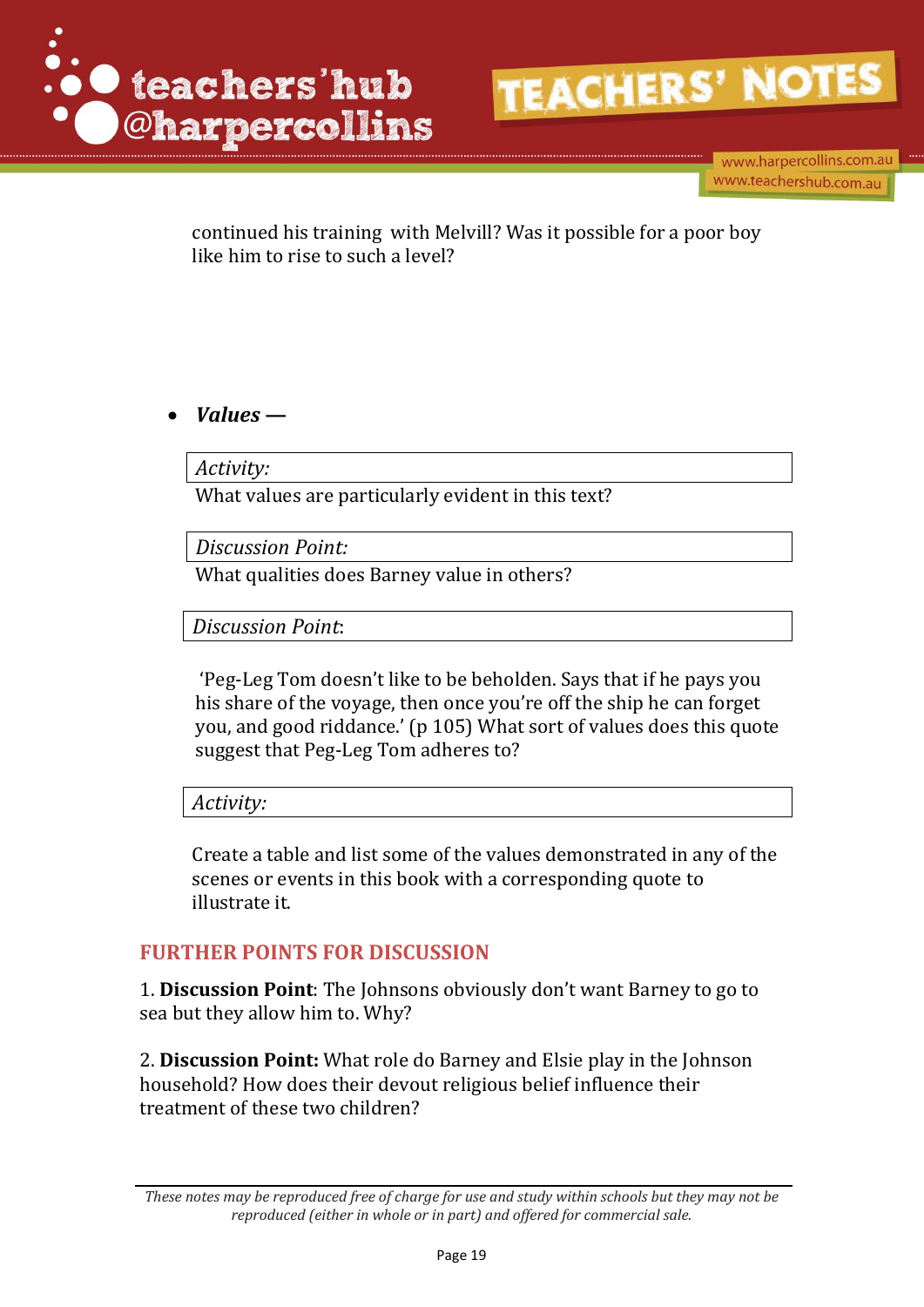

www.harpercollins.com.au www.teachershub.com.au

3. **Discussion Point:** Elsie doesn't speak. What is likely to have caused her muteness? Twice in the novel Barney thinks he hears her voice. Is this evidence that she may be 'recovering' from what has caused her to become silent?

4. **Discussion Point:** 'I'd eaten lamb and beef a thousand times, and wrung the necks of chickens too. I couldn't tell you why killing that whale was different. Not then at any rate. But I knew it was.' (p 102) Conduct a debate using this statement as the premise.

**5. Discussion Point:** 'Be a gentleman, I thought. Me, Barney Bean, a gentleman. Mr and Mrs Johnson had taught me my manners and to speak properly and to read. All I needed now was money and I could be a gentleman.' (p 23) Discuss what this quote tells you about Barney's aims in life.

6. **Discussion Point:** Jackie French writes: 'This is Australia's secret, as well as Barney Bean's. Our nation was built on whaling.' (p 122) Research this statement and write an essay on what you discover. [See Bibliography below.]

7. **Discussion Point:** 'I felt like a soldier who'd been to war and seen a valiant enemy destroyed.' (p 102) What has made Barney feel this way?

8. **Discussion Point:** In the first novel, Birrung is a major character. In this second novel, Barney thinks of her often but she is absent, as she has gone back to her people. What impression does this novel give you of how she has influenced Barney's life? Re-read the end of the first novel in which he recalls seeing her one more time after the events described in both novels. What was the emotion described in this sighting?

9. **Discussion Point:** What sort of life do you think lies ahead of Barney and Elsie? Will they always remain friends, become like brother and sister, or maybe even marry?

10. **Discussion Point:** What idea do you think Jackie French most wanted to convey in this novel?

# **AUTHOR'S NOTES ON THE TEXT**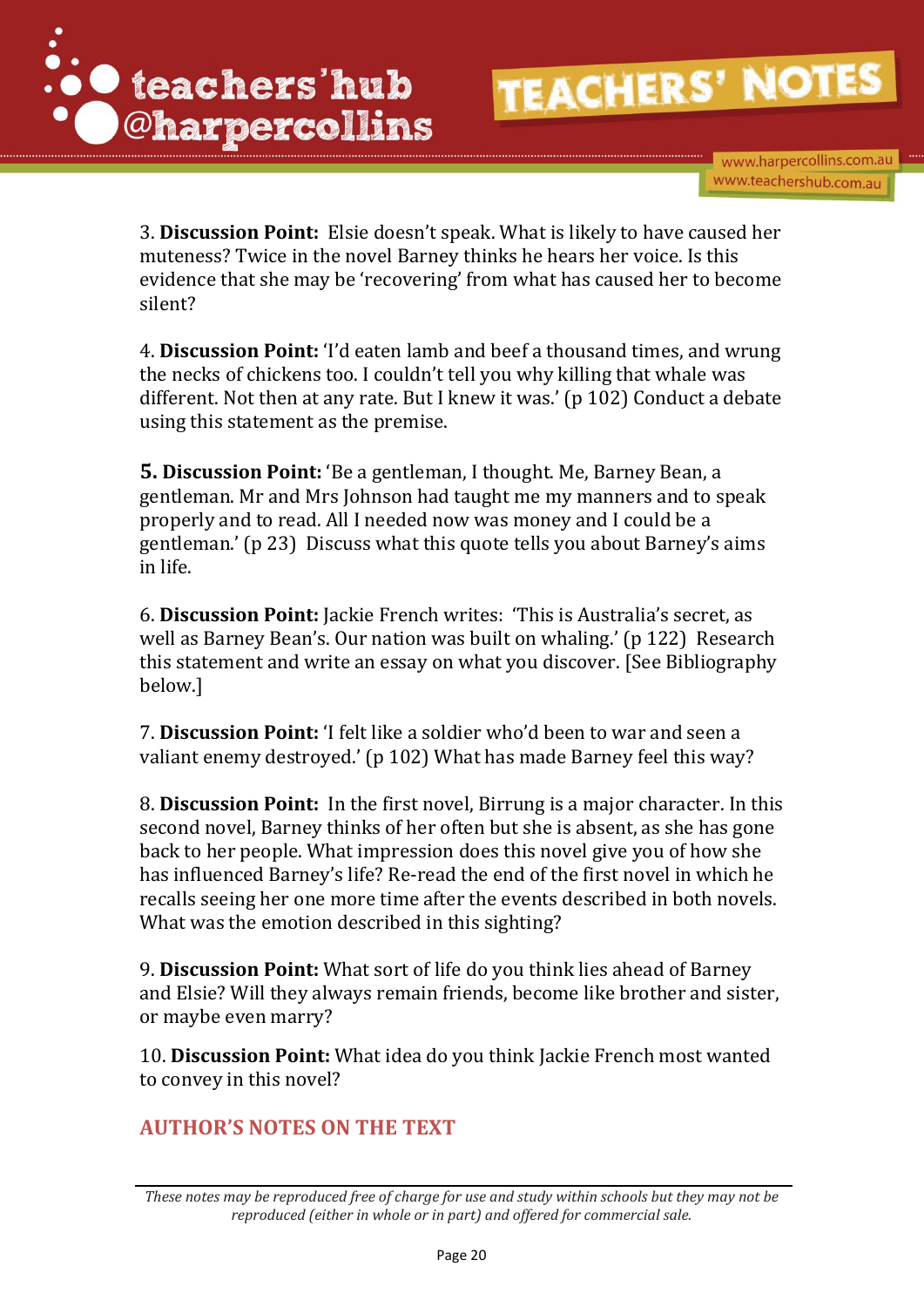

www.harpercollins.com.au www.teachershub.com.au

At the back of the book, there are extensive Author's Notes (pp 122–9) by Jackie French on many of the historical and cultural issues referred to in this text. This should be an invaluable resource to teachers in using the book, in conjunction with these notes, in the classroom.

# **BIBLIOGRAPHY**

# **Junior Fiction**

D'Ath, Justin Killer Whale. Penguin, 2008.

French, Jackie Birrung the Secret Friend HarperCollins, 2015.

French, Jackie Nanberry Black Brother White HarperCollins, 2011.

French, Jackie Tom Appleby, Convict Boy HarperCollins, 2004.

Kelleher, Victor Where the Whales Sing. Ill. by Vivienne Goodman. Viking, 1994.

Rubinstein, Gillian The Whale's Child. Hodder Headline, 2002.

Reenan, Barbara Van The Boy and the Whales. Koala Books, 2004.

Thiele, Colin Wendy's Whale. Lothian, 1999.

# **Junior Non-Fiction – Whales**

Bryden, Michael Dugongs, whales, dolphins and seals: a guide to the sea mammals of Australasia. Allen & Unwin, 1998.

Healey, Justin ed. Whaling. (Issues in Society Vol. 318.) The Spinney Press, 2010.

Morgan, Sally Whales. QED Publishing, 2014.

O'Connell, Jennifer The Eye of the Whale. Tilbury House Publishers, 2013.

Pyers, Greg Humpback Whales. Echidna Books, 2008.

*These notes may be reproduced free of charge for use and study within schools but they may not be reproduced (either in whole or in part) and offered for commercial sale.*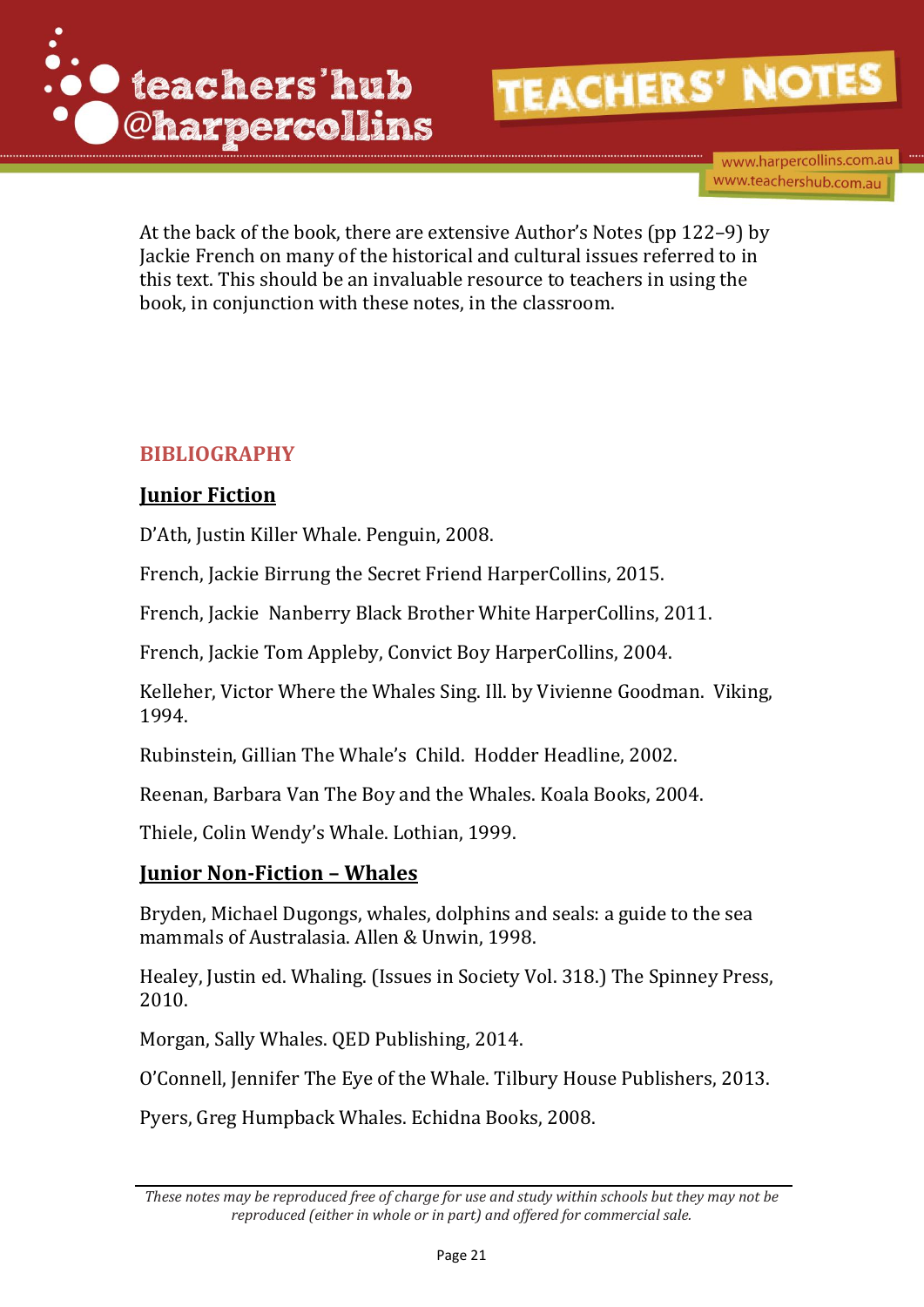

www.harpercollins.com.au www.teachershub.com.au

Simon, Seymour Whales. HarperCollins, 2006.

### **Non-Fiction – Teaching Resources**

Brasch, Nicolas Eyewitness to Australian History Series 2009, 2007.

Chinn, Mike, Writing and Illustrating the Graphic Novel: everything you need to know to Create Great Graphic Works, London, New Burlington Books, 2004, 2006.

Crew, Gary' Fiction, Nonfiction and the Limits of Faction' Magpies, Vol 19, Issue 2, May 2004, pp 8–10.

Disher, Garry & Caswell, Brian 'Looting the Past & Predicting the Future' in Time Will Tell: Children's Literature into the 21st century: Proceedings from the Fourth National Conference of the Children's Book Council of Australia Adelaide, 1998, edited by Sieta van der Hoeven. CBCA, 1998, pp 81–5.

Gleeson, Libby 'Writing Historical Fiction My Story Series' Magpies Vol 16, No 4, September 2001, pp 12–4.

Gorman, Jenny 'Milking Echidnas: A Chat with Jackie French' Magpies Vol 28, Issue 3, July 2013, pp 8–10.

'Parting the Veil: Writing Historical Fiction Comments by Three Writers; Jackie French, Catherine Jinks, Kelly Gardiner' Magpies, Vol 21, Issue 2, May 2006, pp 4–6, 8–9.

Turton, Rayma 'Know the Author: Jackie French', Magpies Vol 15, No 5, November 2000, pp 14–16.

Sheahan-Bright, Robyn 'Share a Story with Jackie French The Australian Children's Laureate" Magpies Vol 29, Issue No 1, March 2014, pp 4–7.

Wheatley, Nadia 'History Alive' Magpies Vol 16, No 4, September 2001, pp 8–11.

Wheatley, Nadia Australians All Allen & Unwin, 2013.

## **Websites – Information on Indigenous Culture and Colonial History**

'Aboriginal Bush Foods – Insect, Animal and Plant Foods'

*These notes may be reproduced free of charge for use and study within schools but they may not be reproduced (either in whole or in part) and offered for commercial sale.*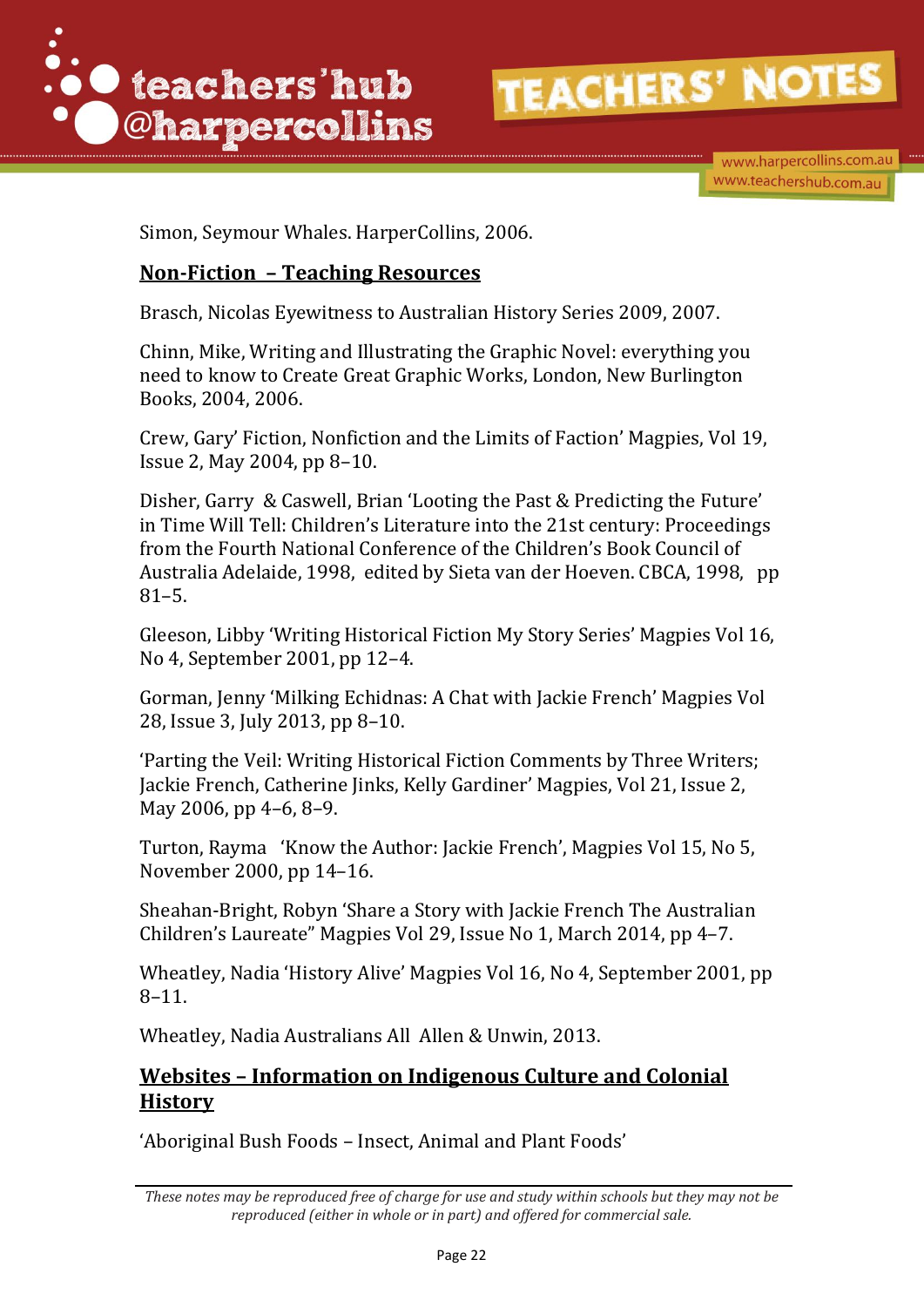

www.harpercollins.com.au www.teachershub.com.au

http://www.aboriginalculture.com.au/bushfoods.shtml

Australian Aboriginal History Timeline

http:/[/www.creativespirits.info/aboriginalculture/history/aboriginal](http://www.creativespirits.info/aboriginalculture/history/aboriginal-history-timeline.html)[history-timeline.html](http://www.creativespirits.info/aboriginalculture/history/aboriginal-history-timeline.html)

'Australian Food and Drink'

http://www.australia.gov.au/about-australia/australian-story/austnfood-and-drink

Australian History! in Pictures and Narratives

http:// [www.australianhistorypictures.com/AustralianHistoryPictures.com/WEL](http://www.australianhistorypictures.com/AustralianHistoryPictures.com/WELCOME.html) [COME.html](http://www.australianhistorypictures.com/AustralianHistoryPictures.com/WELCOME.html)

Australian History Timelines Compiled by Jackie Miers

http:// [www.teachers.ash.org.au/jmresources/history/australian.html](http://www.teachers.ash.org.au/jmresources/history/australian.html)

'Bush Tucker' Wikipedia

[https://en.wikipedia.org/wiki/Bush\\_tucker](https://en.wikipedia.org/wiki/Bush_tucker)

'Britannia (1783 Whaler)' https://en.wikipedia.org/wiki/Britannia\_(1783\_whaler)

Johnson, Richard (1753–1827) by K.J. Cable Australian Dictionary of Biography http://adb.anu.edu.au/biography/johnson-richard-2275

'Convict Research' http://www.australianhistoryresearch.info/convictresearch/

'Journals of the First Fleet' Wikipedia http://en.wikipedia.org/wiki/Journals\_of\_the\_First\_Fleet

'Richard Johnson (Chaplain)' Wikipedia http://en.wikipedia.org/wiki/Richard Johnson (chaplain)

*These notes may be reproduced free of charge for use and study within schools but they may not be reproduced (either in whole or in part) and offered for commercial sale.*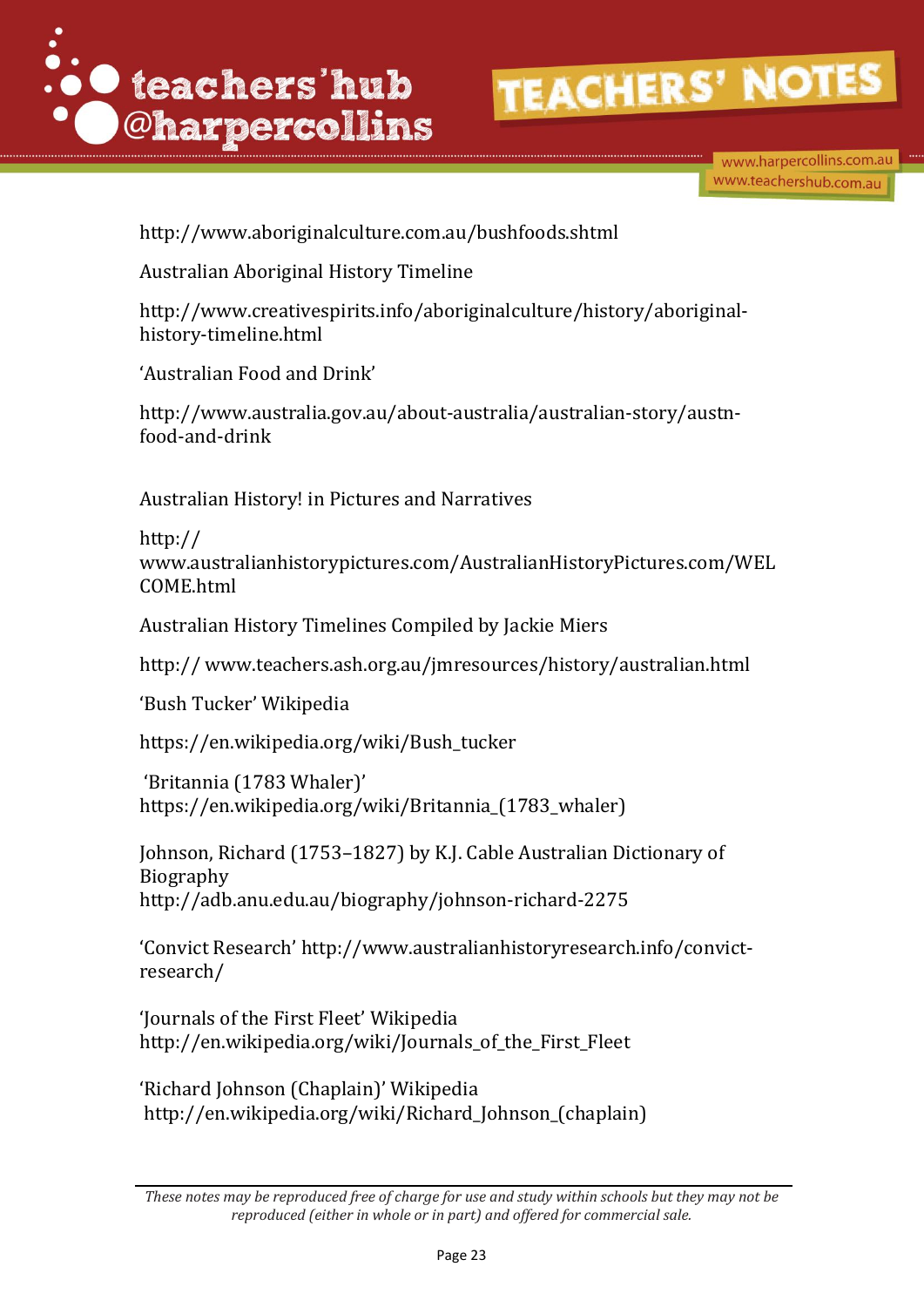

www.harpercollins.com.au www.teachershub.com.au

'Richard Johnson (Letters)' State Library of New South Wales http://www.sl.nsw.gov.au/discover\_collections/history\_nation/religion/e arly/johnson.html

'Second Fleet (Australia)' Wikipedia https://en.wikipedia.org/wiki/Second\_Fleet\_(Australia)

'Third Fleet (Australia)' Wikipedia [https://en.wikipedia.org/wiki/Third\\_Fleet\\_\(Australia\)](https://en.wikipedia.org/wiki/Third_Fleet_(Australia))

'Whaling in Australia' Wikipedia

https://en.wikipedia.org/wiki/Whaling\_in\_Australia

# **Websites – Information on Whales**

Australian Whalewatching <http://www.australianwhalewatching.com.au/>

Campaign Whale [<http://www.campaign-whale.org/>](http://www.campaign-whale.org/)

'Facts About Whales' *Whale-World* < http://www.whaleworld.com/>

'The Humpback Icon Project' [<http://www.oceania.org.au/iwhales/portal/home.php?cat=289>](http://www.oceania.org.au/iwhales/portal/home.php?cat=289)

'Humpback Whale' <http://en.wikipedia.org/wiki/Humpback\_whale>

'Humpback Whale' *National Geographic* [<http://animals.nationalgeographic.com.au/animals/mammals/humpba](http://animals.nationalgeographic.com.au/animals/mammals/humpback-whale/) [ck-whale/>](http://animals.nationalgeographic.com.au/animals/mammals/humpback-whale/)

Save the Whales [<http://www.savethewhales.org/>](http://www.savethewhales.org/)

'Saving Whales' *Greenpeace Australia Pacific*

<http://www.greenpeace.org/australia/en/what-wedo/oceans/Whales/>

'Scrimshaw' https://en.wikipedia.org/wiki/Scrimshaw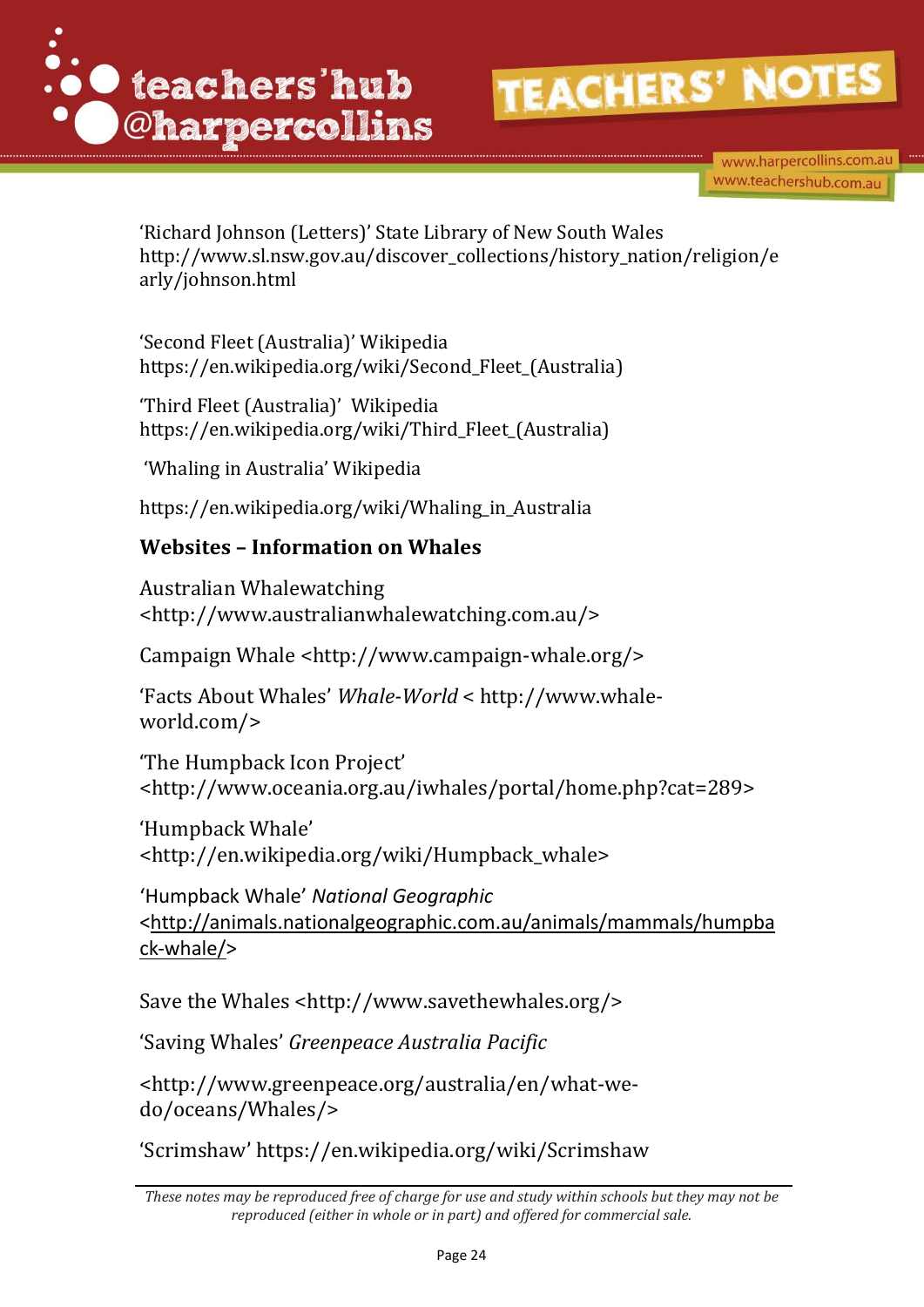

www.harpercollins.com.au www.teachershub.com.au

'Sea Shepherd' <http://www.seashepherd.org.au/>

'Status of Whales' International Whaling Commission <https://iwc.int/status>

'Whale Migration'

<http://www.wildaboutwhales.com.au/whale-facts/aboutwhales/whale-migration>

'Whale Song Oceania iWhales' <https://www.youtube.com/watch?v=WabT1L-nN-E>

'Whales and Dolphins' Great Barrier Reef Marine Park Authority

<http://www.gbrmpa.gov.au/about-the-reef/animals/whales-anddolphins>

# **Websites – Teaching Resources**

'Book Trailers - Resources: Ipswich District Teacher Librarian Network' [<http://learningplace.com.au/deliver/content.asp?pid=41987>](http://learningplace.com.au/deliver/content.asp?pid=41987) 'Book Trailers' *Insideadog* 

*<*[http://www.insideadog.com.au/teachers/book-trailers>](http://www.insideadog.com.au/teachers/book-trailers)

'Book Trailers for Readers' by Michelle Harclerode [<http://www.booktrailersforreaders>](http://www.booktrailersforreaders/)

```
'Expository Writing' 
<http://web.gccaz.edu/~mdinchak/ENG101/expository_writing.htm
>
```
'Student Poems' *Save the Whales*

<http://www.savethewhales.org/inspirations\_poems.html>

'Whale and Dolphin Kinder Crafts' *Enchanted Learning*

http://www.enchantedlearning.com/crafts/whales/

*These notes may be reproduced free of charge for use and study within schools but they may not be reproduced (either in whole or in part) and offered for commercial sale.*